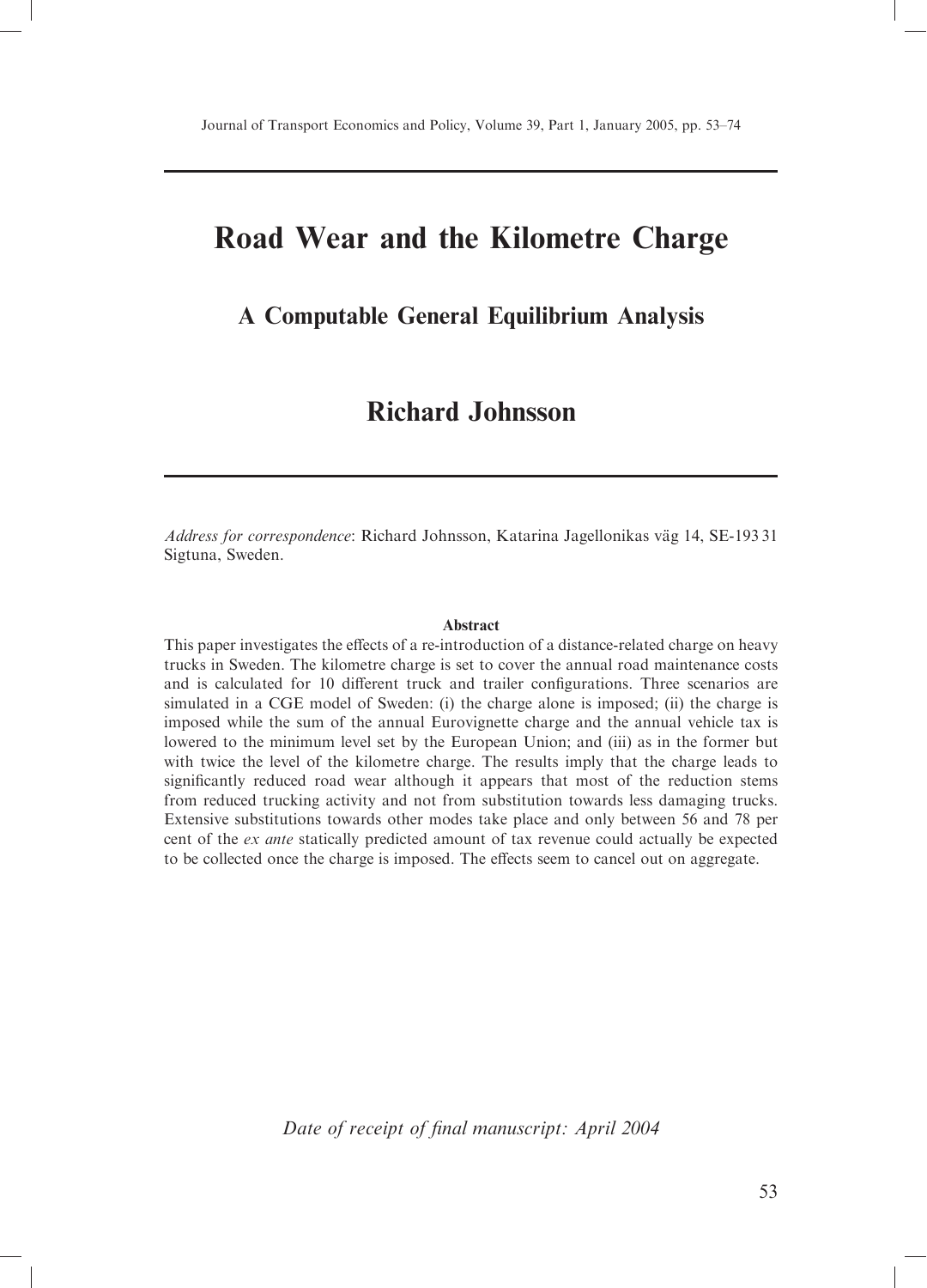## 1.0 Introduction

As a step towards making each transport mode bear its own costs, a distance-related charge on heavy goods vehicles has been suggested.<sup>1</sup> Consequently, the European Union (EU) is preparing legislation to make it possible for member countries to levy distance-related charges and to<br>let these replace the Eurovignette system.<sup>2</sup> But while the EU machinery is working on common guidelines, there are concerns among member countries about possible negative effects of any unilateral action. In Sweden the concern relates to the risk of outsourcing trucking to countries with lower costs, and the risk of diminished competitiveness in the transport industry and industries highly dependent on trucking.<sup>3</sup> Concern has also been raised against possible negative fiscal effects of the charges.<sup>4</sup> There is, however, no clear evidence that these effects will materialise. After all, the taxes or charges needed to make trucking bear its own costs represent a relatively small part of the industries' overall costs. Faced with this uncertainty, suggestions have been made to reduce other taxes or charges to offset the consequences of a distance-related charge. These suggestions usually point to the annual vehicle registration tax and the Eurovignette charge as suitable candidates.<sup>5</sup>

This study simulates the effects of implementing a distance-related charge, that is, a kilometre charge, in Sweden. The charge is designed to cover the costs of road wear and deformation. The level of the charge is determined by the status quo annual road maintenance cost and it is differentiated according to the so-called Fourth Power Law. The effects of a simultaneous reduction of the annual vehicle registration tax and the Eurovignette charge to the minimum level set by the EU are also simulated. Similar scenarios have been studied in, for example, Sweden (SIKA 2000), Switzerland (Ecoplan 1998), and in a joint British, Dutch, Swiss, and Norwegian project (European Commission 1998b). However, this study will be able to address a somewhat different set of issues than previous

<sup>&</sup>lt;sup>1</sup>See European Commission (1995) and (1998a), and SOU 2001.

 ${}^{2}$ The Eurovignette (EV) system consists of an annual charge on heavy trucks for the use of most of the major roads in Sweden, Denmark, Germany, and the Benelux countries. Currently, there are distancerelated charging systems in operation, for example in New Zealand and Switzerland, and there are systems that have been abandoned, for example the system used in Sweden between 1974 and 1993. See Kågeson (2000) for the EU perspective. A description of New Zealand's system is found in Starkie (1988) and Switzerland's in Suter and Walter (2001). The former Swedish system is described in an official report to the Swedish Parliament, SOU 1969:45.

<sup>&</sup>lt;sup>3</sup>See, for example, the official reports to the Swedish Parliament, SOU 1997:35, SOU 2000:8, and SOU  $2001:61.$ 

<sup>&</sup>lt;sup>4</sup>See, for example, the official report to the Swedish Parliament, SOU 2001:61.

<sup>&</sup>lt;sup>5</sup>See the official report to the Swedish Parliament, SOU 2001:61 and SIKA (2000).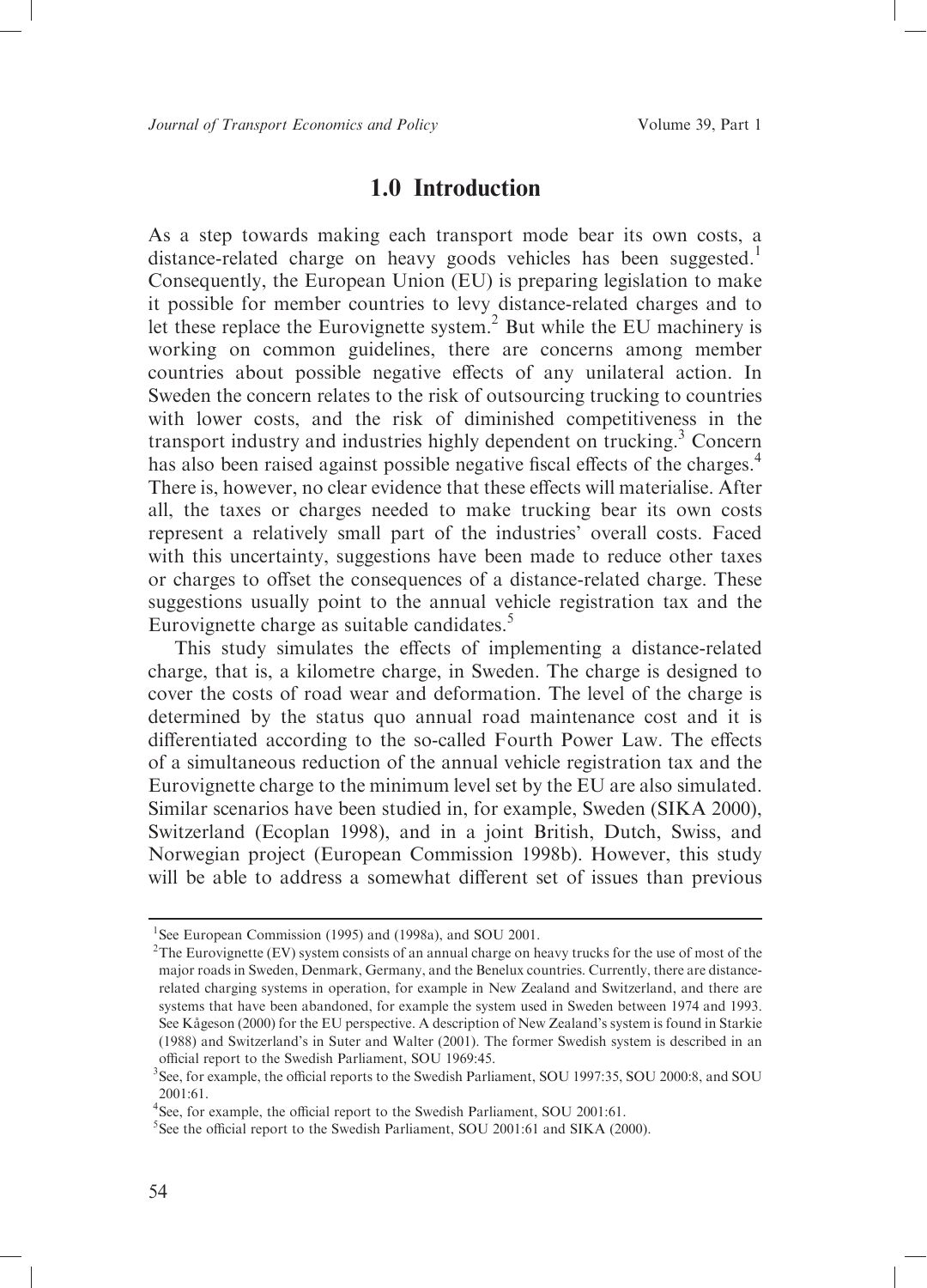studies. These include the effects on commodity output levels, substitution in the truck fleet and towards other modes of transport, fiscal effects, and effects on the overall economy of re-introducing a kilometre charge. To this end a Computable General Equilibrium (CGE) model is applied to a dataset especially developed for the purpose of this study. The model structure is similar to Steininger (2002), a study that also focuses on distance-related road pricing for heavy goods vehicles. However, that study does not include road wear and deterioration in the analysis.

The study will continue in Section 2 by outlining the design of the charge for a number of different truck categories and by presenting the scenarios that will be used in the model. In section 3, the results are discussed and in section 4 some concluding remarks are made.

## 2.0 The Charge and Scenarios

In this section a short background is provided to the theoretical principles that are at work in relation to road wear and deformation. This will in turn be used as input to the design of the kilometre charge (henceforth kmcharge) in the model. The actual level of the charge is designed to cover the status quo annual maintenance cost of sealed roads (rigid and flexible pavement). The charge is then applied in a number of scenarios.

### 2.1 The idea behind a kilometre charge

Originating in a 1950s study by the American Association of State Highway Officials (AASHO) it has been suggested that road wear and deformation depend on the axle weight of the vehicles using the road.<sup>6</sup> Moreover, the relationship is highly non-linear and as a rule of thumb, based on the empirical tests, the Fourth Power Law has emerged. The results can be summarised as in Small et al. (1989, p.11): "Two technological facts are crucial to understanding road wear. First, the equivalence factor [road wear caused by a specific wheel axlel for an axle rises very steeply with its load [...]. [...] Second, it is the weight per axle that matters, not total vehicle weight." Although Small et al. question the AASHO result by suggesting "... our estimates show a somewhat less steep relationship between pavement life and axle load — closer to a third-power principle than to the fourth-power principle conventionally used...", they are referring to rigid surfaces. For flexible surfaces, such as the asphalt used

 ${}^{6}$ For more on this, see AASHO (1962) or its successor, AASHTO (1993).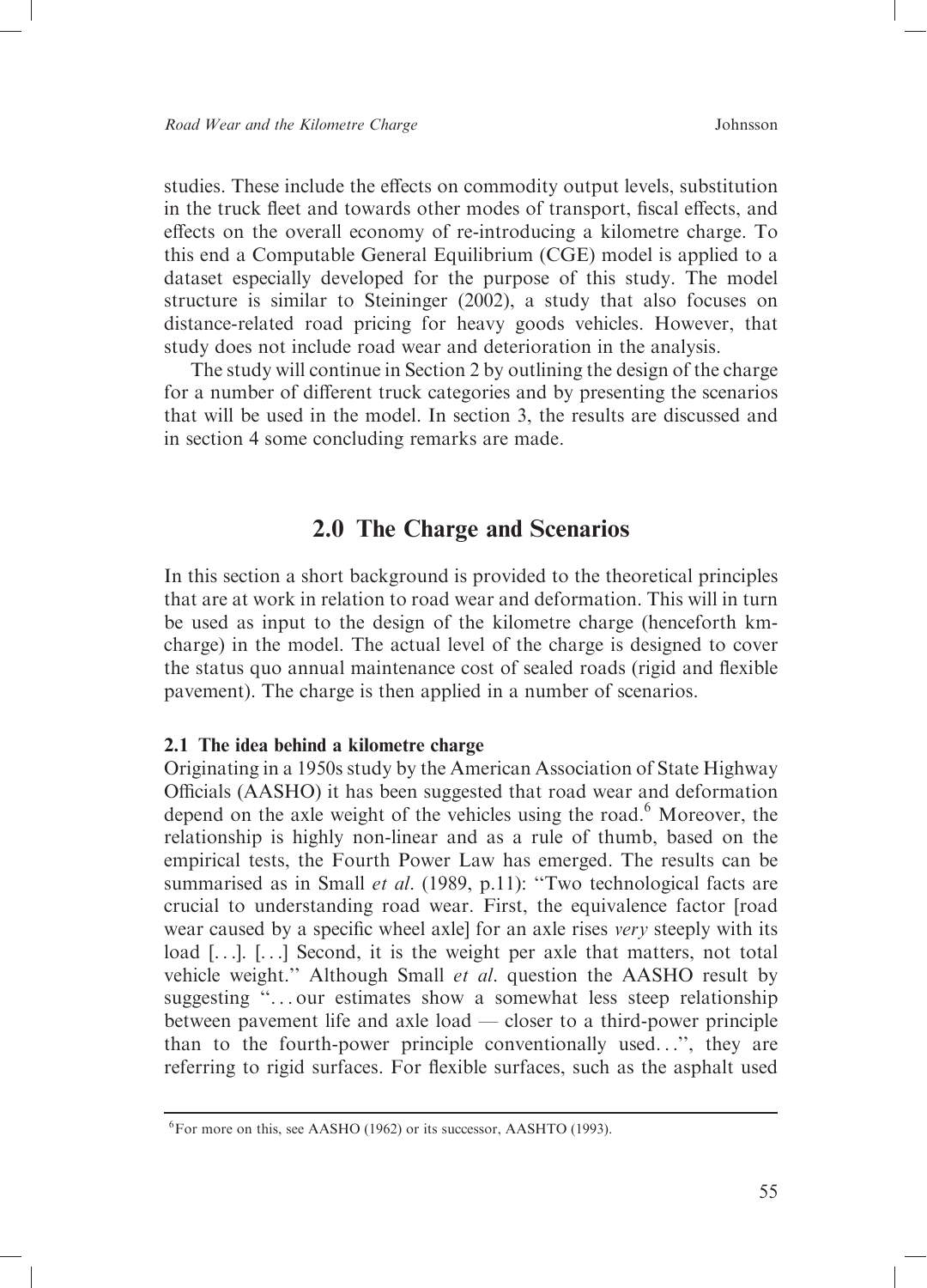in Sweden, the famous rule of thumb from the AASHO study, the Fourth Power Law, seems to be verified by Small et al. (1989). It is also verified by the Swedish report to Parliament in the 1960s, outlining the km-charge that was introduced in 1974 and abolished in 1993. In that report, it is noted that the power varies extensively depending on the type of road body, but that a study had found a figure of 3.9 for asphalt roads.<sup>7</sup>

The present study acknowledges the principle that it is the axle load that is the main determinant of road wear and deformation. The same holds for model simulations in for example SIKA (2000), European Commission (1998b), Ecoplan (1998), SOU (1997) and in reports such as KFV (2000), DETR (1997), DETR (2000), Mayeres et al. (2001) and VTI (1997). Perhaps the most notable study in this area is Small et al. (1989).

The Fourth Power Law has several implications for the design of the charge. First, it implies that a charge has to be differentiated according to axle load. This means, for example, that the charge for driving a certain distance should be higher for a two-axle truck weighing 20 tons than for a 20 ton four-axle truck. But it also implies that a 60 ton eight-axle truck and trailer combination could cause less damage than the 20 ton two-axle truck. Hence, one would miss this aspect by categorising the trucks according to weight or if just a few categories were used.<sup>8</sup> Second, following the imposition of a charge, less road wear may be expected to occur for several reasons. One of them is substitution toward less damaging trucks. Hence, although the cost for operating the less damaging trucks increases because of the charge, the use of these trucks could possibly increase. Thus, it is important that this kind of effect could occur also in the model used for simulating the effects of the charge, such as for example in a CGE model.

In this study, the charge is calculated in the following way. First, the number of so-called equivalent standard axle loads (esals) for each of the ten truck categories used in the study are calculated according to:

$$
ESALS_j = \sum_i x_i^{\alpha} \tag{1}
$$

where for each truck category  $j$  the esals consist of the sum of the esal of each individual axle  $i$  and where in turn the esal of each individual axle,

<sup>&</sup>lt;sup>7</sup>The coefficients were 3.241 for rigid and 3.652 for flexible surfaces in the Small et al. (1989) study. In a study by NCHRP (1993, p.12) it was found that "Rutting damage is proportional to axle load, and fatigue is roughly proportional to load raised to the fourth power." The results of the Swedish study can be found in SOU 1969:45. A decision to impose the km-charge as of 1 January 1974, was taken in Prop. 1971:153, SkU 1971:67 and rskr 1971:339. For this see SOU 1972:42. See also SOU 1970:36.

<sup>&</sup>lt;sup>8</sup>As, for example, is the case of the Swiss kilometre charge that was imposed in 2001. It is basically differentiated according to weight and not axle load, see FCA (2000).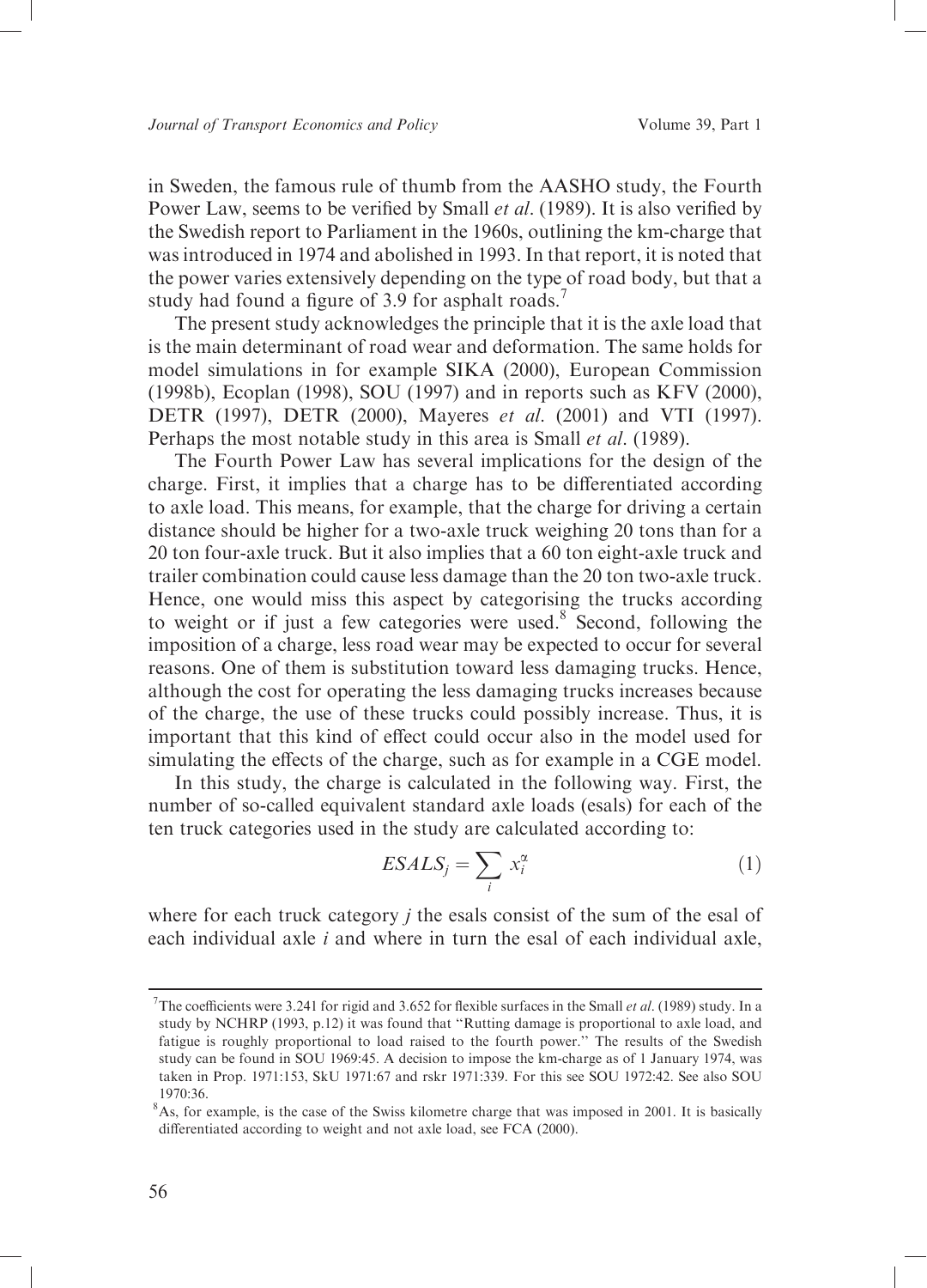$x^{\alpha}$ , is the quotient between the actual axle weight and the standard axle of 8.172 metric tonnes (18 kip) raised to the fourth power  $(\alpha)$ . That is the meaning of equation (1). The use of double and triple axles is also taken into account, following Kenis and Cobb (1990), for example, and this means that the standard axle reference varies somewhat for double and triple axles.<sup>9</sup> Second, each truck category travelled  $z$  km the year in question. Hence, adding the product of the esals and kilometres performed for each truck category according to:

$$
ESALKM = \sum_{j} (ESALS_j * z_j),
$$
 (2)

which gives the total number of esal-kilometres performed in the year. Third, the actual level of the charge is chosen so that the revenue from the charge would cover the annual road wear and deformation and as an approximation to this the annual status quo road maintenance cost is used.<sup>10</sup> The charge per esal-km is calculated according to:

$$
Change\ per\ esal-km = road\ maintenance\ cost/ESALKM.\tag{3}
$$

Fourth, the charge for a particular truck is now simply determined by the product of the esals it incurs and the charge per esal, according to:

where the left-hand side is the charge for the particular truck category. The number of standard axles it corresponds to then determines the charge for a specific truck category. These calculations can be performed by combining the data displayed in Johnsson (2003, Tables C1 and C2 of Appendix C). The result is  $0.14$  SEK per esal- $km$ ,  $^{11}$  with a resulting km-charge for each category as displayed in Table 1 for each of the three scenarios.

<sup>&</sup>lt;sup>9</sup>It is assumed that the weight of a truck equals its maximum weight permitted by the vehicle's registration.

<sup>&</sup>lt;sup>10</sup>According to SOU 1997:35, on p.86 of the Supplement, the status quo annual maintenance cost of sealed roads was approximately 1,856 million 1990 SEK. This is the level of maintenance that keeps the roads in a condition that is in line with the expected life span of the road, that is, the road will be usable for the length of time expected in the investment plan. Road maintenance of sealed roads amounted to 1,889 million SEK in 1995, and this figure determines the level of the charge. The fourth power law implies that cars do not cause enough road wear to be subject to a charge. Buses are included in the data as if they were trucks, basically since no separate data were available.

<sup>&</sup>lt;sup>11</sup>The status quo level of maintenance was 1,889 million SEK, and at a total of 13,305 million esal-km as a benchmark gives a cost of the road wear imposed of SEK 0.14 per esal-km. This means that it is assumed that the 0.14 is the marginal cost of an esal-km.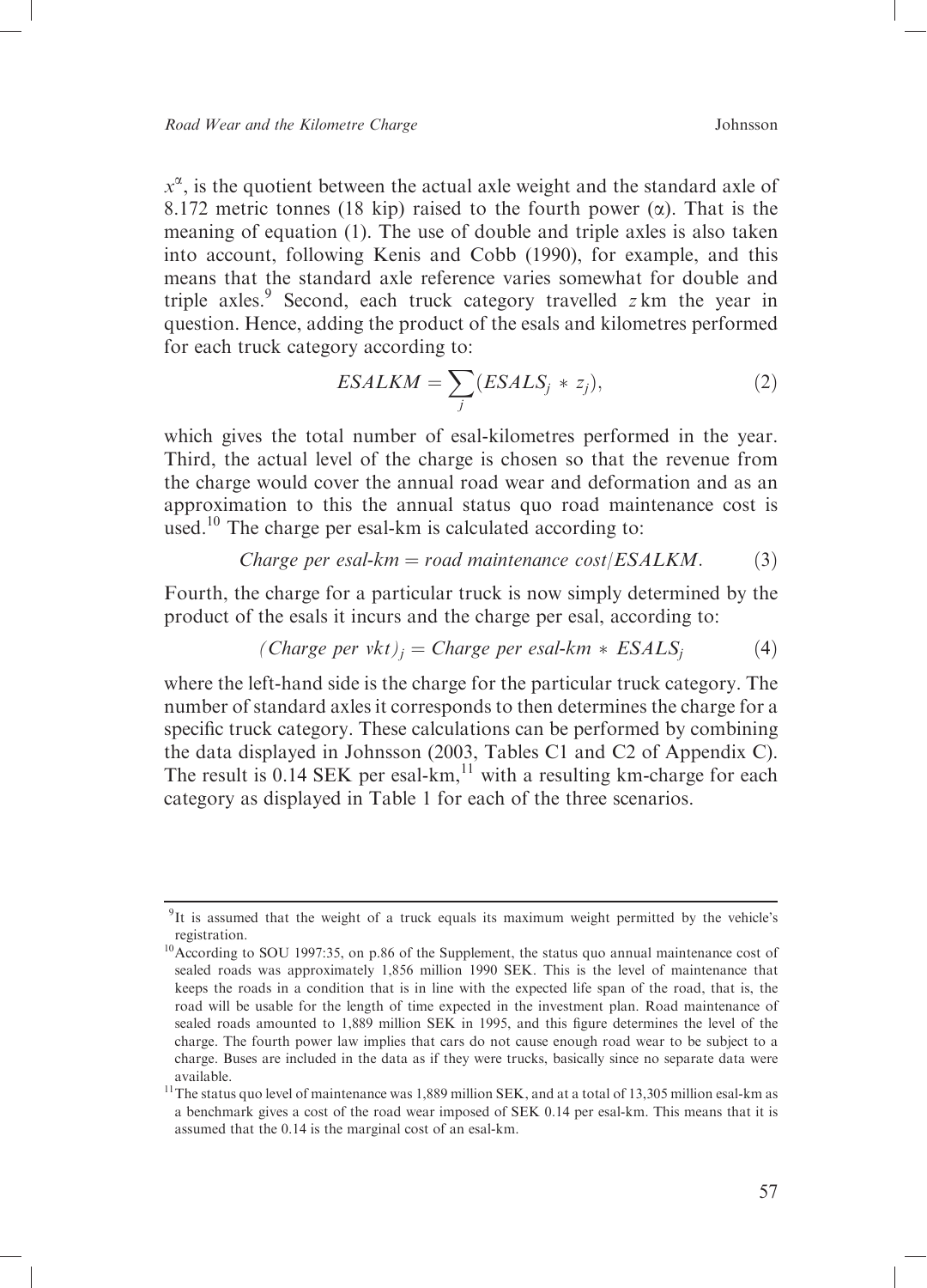|                 | The Km-charge in the Scenarios, SEK per <i>Venicie Kuometre</i> |             |      |                      |      |                                       |                    |      |             |      |  |  |  |
|-----------------|-----------------------------------------------------------------|-------------|------|----------------------|------|---------------------------------------|--------------------|------|-------------|------|--|--|--|
|                 |                                                                 | $L_{\rm}$ 3 |      |                      |      | L4 LS21 LS22 LS23 LS32 LS33 LS34 LS44 |                    |      |             |      |  |  |  |
| SC1.            | 0.60                                                            |             |      | $0.46$ $0.17$ $0.92$ | 1.02 |                                       | $0.93 \qquad 0.72$ |      | $0.55$ 1.32 | 1.04 |  |  |  |
| SC <sub>2</sub> | 0.60                                                            | 0.46        | 0.17 | 0.92                 | 1.02 | 0.93                                  | 0.72               | 0.55 | 1.32        | 1.04 |  |  |  |
| SC3             | 1.21                                                            | 0.92        | 0.34 | 1.84                 | 2.04 | 1.86                                  | 1.44               | 1.10 | 2.65        | 2.07 |  |  |  |

Table 1 The Km charge in the Scenarios, SEK per Vehicle Kilometro

*Note:* The categories L2–L44 are explained in detail in Johnsson (2003, Table C2 of Appendix C).  $L2 = 2$  axles,  $L3 = 3$  axles,  $L4 = 4$  axles,  $L21 = 2$ -axle truck with 1-axle trailer, and so on.

### 2.2 The scenarios

Three different scenarios are employed in the model and they are shown in Table 2. The first scenario, SC1, involves an imposition of the km-charge outlined above. The results of this scenario will show whether the concerns about adverse effects from imposing the charge unilaterally are justified, but also the desirable effects it will have. In the second scenario, SC2, the km-charge is accompanied by a simultaneous reduction of the annual vehicle registration tax and the Eurovignette charge to the minimum level of the European Union.<sup>12</sup> The results will demonstrate whether the suggestions made to alleviate the fiscal effects of the km-charge by reducing other taxes are necessary to offset the overall effect. The third scenario, SC3, is the same as SC2 except that the km-charge is doubled. This scenario is postulated by allowing for the case that the charge for some reason is to cover more than road wear and deterioration. The idea is to provide an alternative "high level" in case a more drastic policy is required at some future date.<sup>13</sup>

The figures in the last two columns of Table 2 are the ex ante consequences on tax and charge payments and the government budget implied by the scenarios. By ex ante is meant that they refer to implied changes before any adjustments to these changes are made by individuals. We see that in all scenarios, the km-charge leads to a net increase in tax payments and a positive effect on the government budget. They would thus at the

 $12$ This means that the latter two are together reduced by 83 per cent. See Johnsson (2003) Appendix D. <sup>13</sup>A number of plausible alternative scenarios were considered. An equal yield scenario, where the vehicle registration tax and the Eurovignette charge were reduced to keep the overall government budget in balance was one alternative. However, since the revenue expected to be collected from the km-charge far exceeds the revenue from the vehicle registration tax and the Eurovignette charge, this would turn the latter into a subsidy and that would not be a desirable policy, one would expect. Yet another equal yield alternative would be to determine the level of the charge the other way around, that is, to impose a km-charge at a level that keeps the government budget in balance, while totally abolishing the vehicle registration tax and the Eurovignette charge (or perhaps lowering it to the EU minimum). But neither of these alternatives was judged to be more interesting than the current third scenario.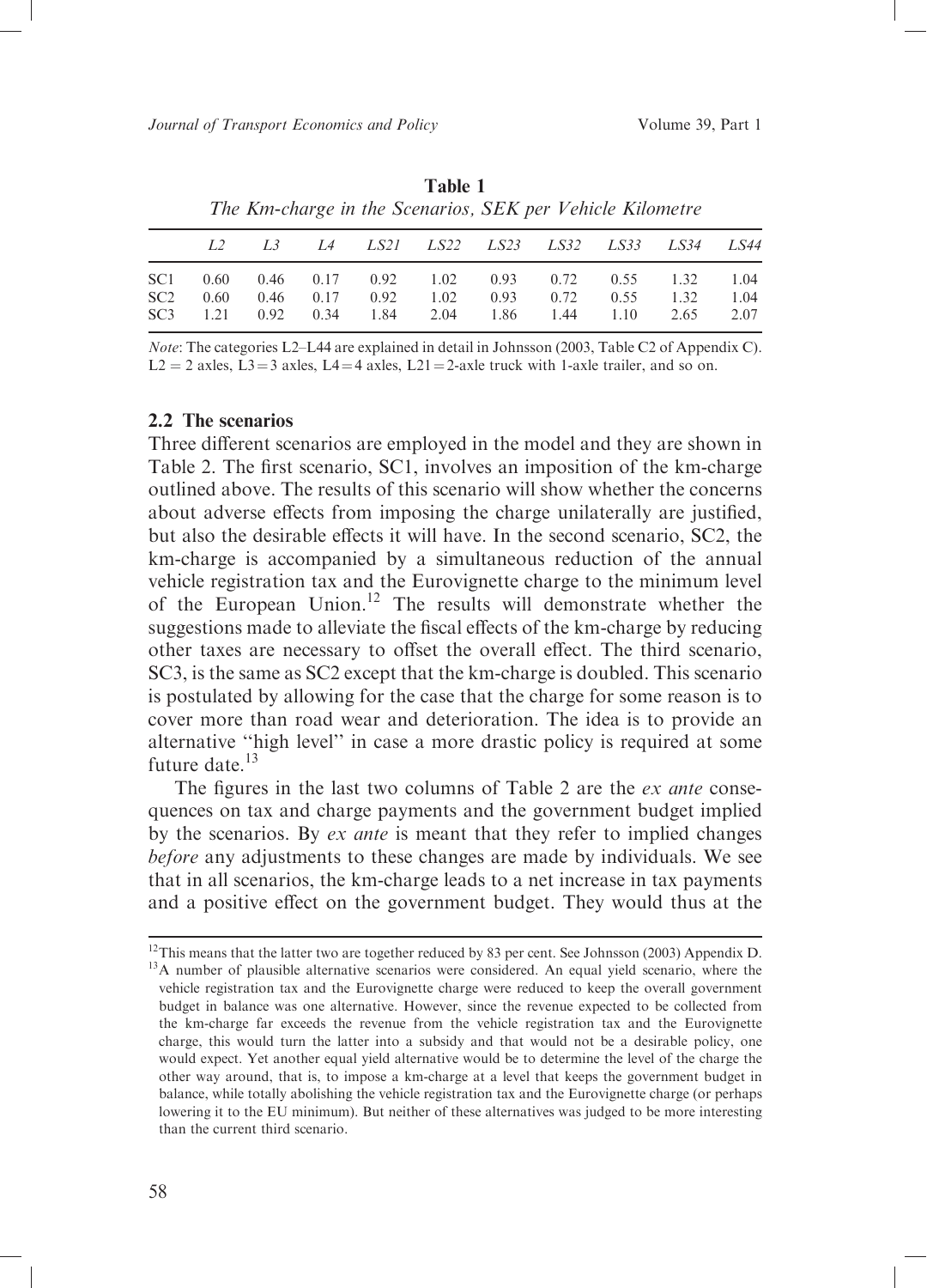|            | Label           | Description      | Tax payments | Government budget |
|------------|-----------------|------------------|--------------|-------------------|
| Scenario 1 | SC1             | Km-charge        | $+1,889$     | $+1,889$          |
| Scenario 2 | SC <sub>2</sub> | Km-charge        | $+1,889$     |                   |
|            |                 | Lowered tax      | $-730$       | $+1,159$          |
| Scenario 3 | SC <sub>3</sub> | Double km-charge | $+3,778$     |                   |
|            |                 | Lowered tax      | $-730$       | $+3.048$          |

Table 2 The Scenarios; ex ante Changes (million SEK)

same time lead to higher taxes for the industries, and the lowered annual vehicle registration tax and the Eurovignette charge are not enough to offset this. However, these are the ex ante effects and an objective of this study is to simulate the ex post effects.

The km-charge is shown in more detail in Table 1. There we see the levels of the charge (the result of the computations outlined above). For example, in SC1 and SC2 we see that truck category L4 pays a charge of SEK 0.17 per kilometre while a truck in category L2 pays SEK 0.60, even though the latter weighs less, 18 tons as compared to 24. This stems from the fact that the weight applied to each axle is generally higher in the latter case

## 3.0 The Model and Results

In this section the results of applying the scenarios in the CGE model are presented. We will start by reviewing the results with respect to the trucking activities, and then continue by reviewing the effects on different commodity output levels. From there we will move into more aggregate measures, such as overall welfare and labour supply. Finally, the results of the sensitivity analysis that has been performed will be reviewed. But first a few words about the model.

#### 3.1 The model

The model is a static, small, open economy, computable general equilibrium (CGE) model, where "general" means that all markets, such as labour market, commodities market, clear, not one at a time as in a partial equilibrium, but simultaneously. Some further details about the model are presented in the Appendix. The main difference from that model is the inclusion of the truck categories discussed above, and this is done in the way implied in Johnsson (2003, Ch.2). The particular nesting structure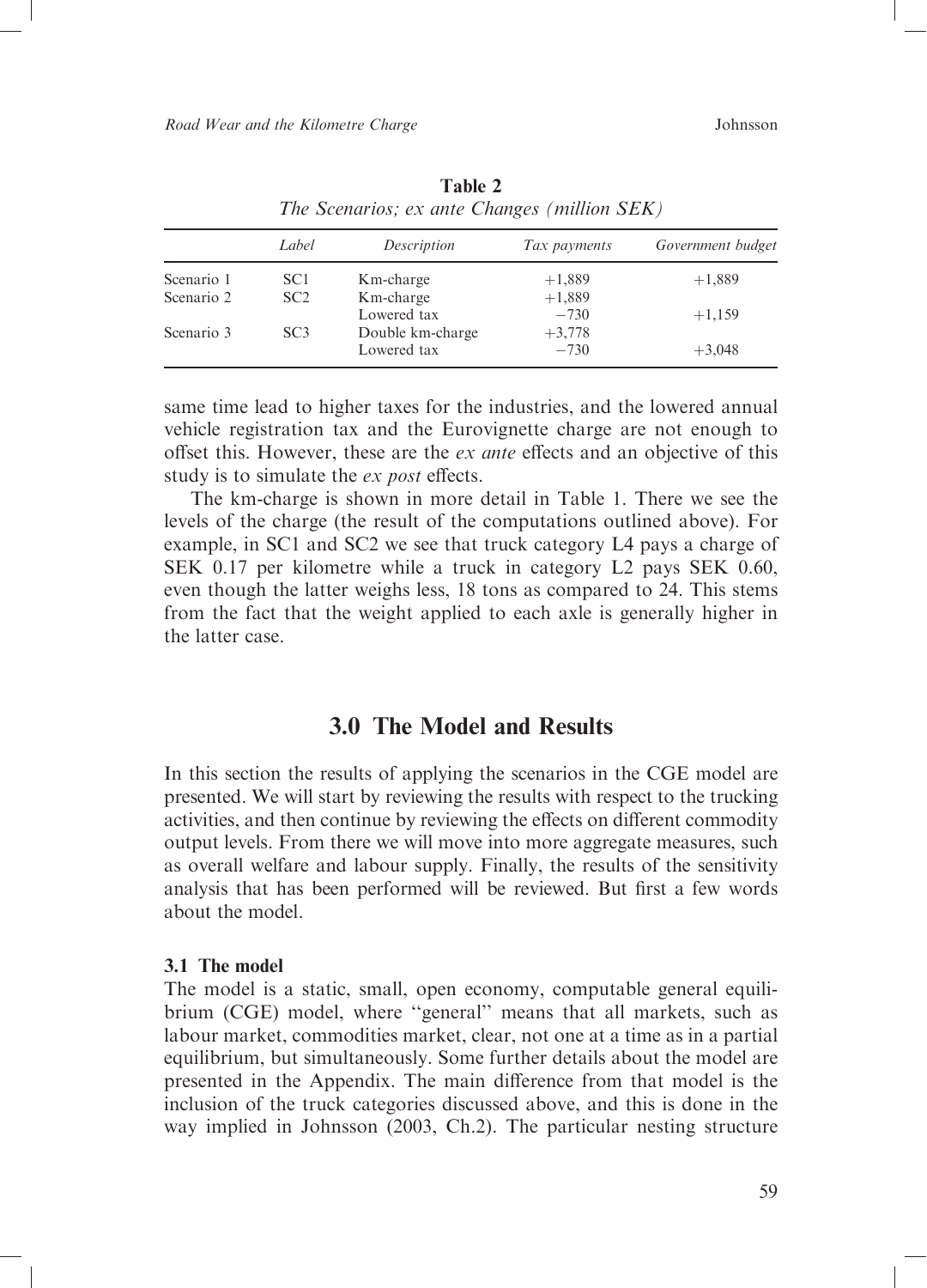|                                                                                                                                                                                                                     | Local |  |  |  | Regional |  |  |  |                                             | Long-distance |
|---------------------------------------------------------------------------------------------------------------------------------------------------------------------------------------------------------------------|-------|--|--|--|----------|--|--|--|---------------------------------------------|---------------|
|                                                                                                                                                                                                                     |       |  |  |  |          |  |  |  | L2 L3 L4 LS21 LS22 LS23 LS32 LS33 LS34 LS44 |               |
| Scenario $1\%$ -10.3 -5.3 2.4 -21.7 -11.8 -9.7 -6.4 -3.5 -11.4 -7.2<br>Scenario 2 % -10.2 -5.2 2.4 -21.7 -11.8 -9.6 -6.2 -3.3 -11.2 -7.1<br>Scenario 3 $\%$ -15.2 -8.9 2.0 -26.8 -17.0 -14.8 -10.5 -7.1 -16.6 -11.9 |       |  |  |  |          |  |  |  |                                             |               |

Table 3 Results with respect to Trucking; Effect on vkt and esal-km Performed

Note: vkt = vehicle kilometres and esal-km = equivalent standard axle load-kilometres.

used in the model is shown in Figure A1 in the Appendix, together with the corresponding elasticities in Table A1. The elasticities with respect to the transport commodities are described in Johnsson (2003, Appendix F). It is assumed that some truck categories are primarily used locally, others regionally and some for long-distance transport. For example, a truck and trailer of 24 metres and 60 tons is assumed to be used other than locally and an 18-ton single truck is not used for long-distance hauling.

#### 3.2 Effects on trucking

By looking at Table  $\overline{3}$ , we see the changes in the trucking activities that follow from the simulations. These imply the number of vehicle-km as well as the number of esal-km performed by the different truck categories (since that is exactly the assumption used to calculate the charge in the first place). In the first scenario, SC1, where the km-charge is imposed without any offsetting tax changes, we see that within each trucking nest there is a shift towards the less damaging truck categories. The use of the most damaging truck, the 2-axled 18-ton truck, decreases by over 10 per cent, almost twice as much as the somewhat less damaging truck, the 3-axled 24-ton truck, while there is an increase in the use of the 4-axled 24-ton truck, the least damaging truck category within the nest.<sup>14</sup> Shifts towards less damaging trucks also take place within the other nests, namely in the "regional" and the "long-distance" nests. But all of these shifts also include an overall drop in the total number of vehicle-km performed. In the second scenario, where the km-charge is imposed but the vehicle registration tax and the Eurovignette charge are lowered, the effects are very similar to the first scenario. There is a shift towards less damaging trucks, in the same way as in SC1. The activity of each truck category decreases to a slightly smaller extent in this scenario, as compared to SC1. In the third

<sup>&</sup>lt;sup>14</sup>Here one of the major advantages of a CGE model becomes evident: there can be an increased activity even at a higher price. It is only within the general equilibrium framework this kind of effect is possible. The central principle at work is, of course, the principle that only relative prices are important.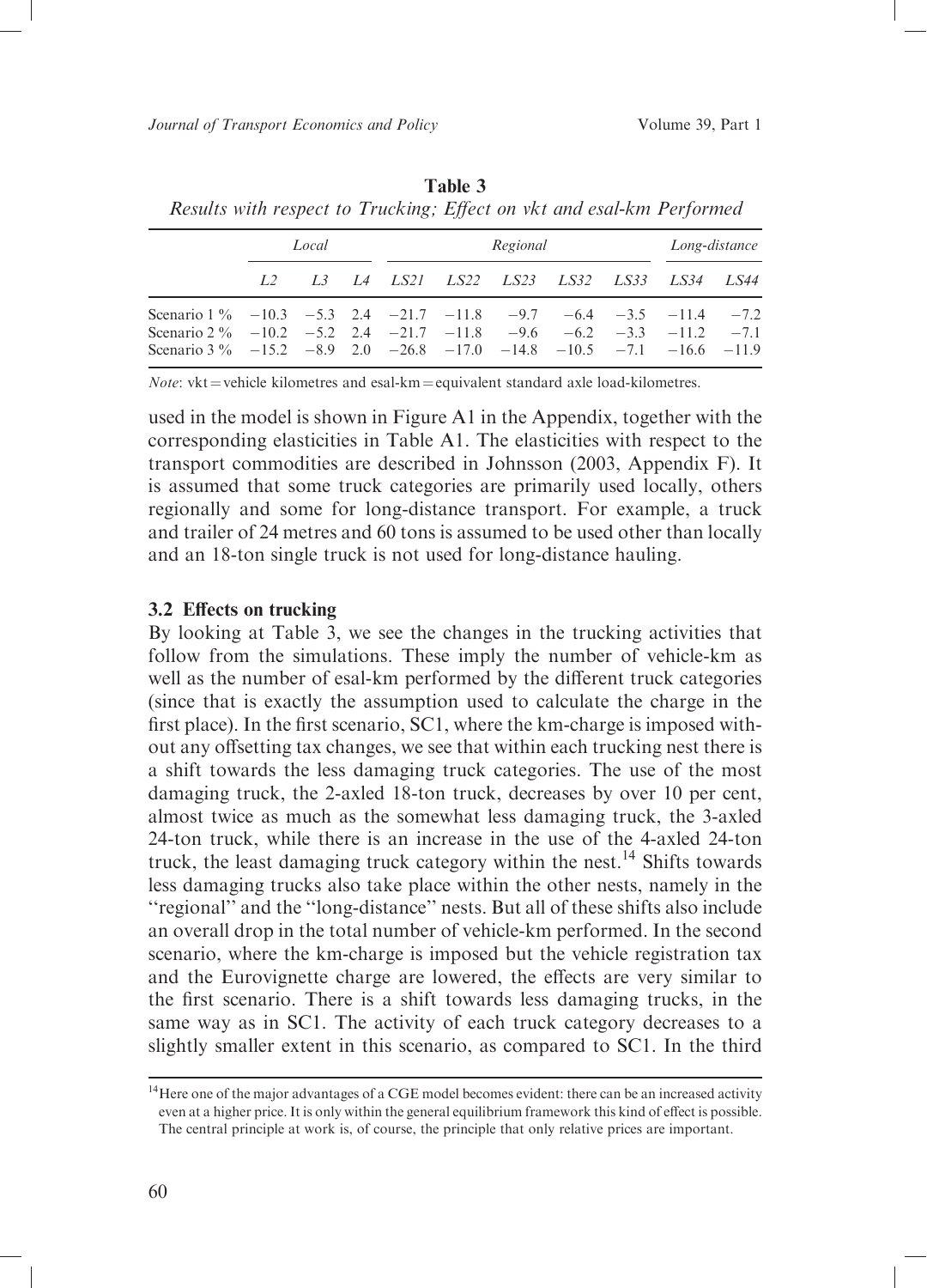|            | Effect on Road Wear |                 |                   |  |  |
|------------|---------------------|-----------------|-------------------|--|--|
|            | vkt<br>$\%$         | esal-km<br>$\%$ | Road wear<br>mSEK |  |  |
| Scenario 1 | $-8.5$              | $-9.5$          | $-179$            |  |  |
| Scenario 2 | $-8.4$              | $-9.4$          | $-177$            |  |  |
| Scenario 3 | $-13.0$             | $-14.3$         | $-270$            |  |  |

Table 4

scenario, identical to SC2 except that the level of the km-charge is doubled, there is a further move towards less damaging trucks but with a larger reduction in overall activity. The use of one category falls by 27 per cent. Notably, there is still an increased activity level in truck category L4.

The overall effects of the scenarios on vehicle-km and esal-km performed are summarised in Table 4, together with the implied changes in road wear. As the second and third columns show, the drop in number of esal-km performed closely follows the drop in number of vehicle-km performed. The only difference is that the esal-km performed drops by around one percentage unit more than the vehicle-km performed. This "extra" drop is caused by the shift towards less damaging trucks. If these figures are translated into the measure of road wear used in this study, that is, the status quo maintenance cost, the scenarios imply a drop in road wear, or maintenance cost, of between 179 million SEK and 270 million SEK, that is, by between 9.5 and 14.3 per cent. The bulk of this saving comes from the general drop in vehicle-km performed by heavy trucks, while only a smaller part comes from the shift towards less damaging trucks.

Table 5 shows the consequences for road wear in the scenarios once again, this time split up according to the different nests. The results are of course highly dependent on simplifying assumptions such as that only truck categories L34 and L44 are used for long-distance transport. Nevertheless, they might serve as an indication of what might happen in the local, regional, and long-distance trucking markets.

| $\cdot \cdot \cdot$ |       |          |               |        |
|---------------------|-------|----------|---------------|--------|
|                     | Local | Regional | Long-distance | Total  |
|                     | mSEK  | mSEK     | mSEK          | mSEK   |
| Scenario 1          | -43   | $-38$    | $-98$         | $-179$ |
| Scenario 2          | $-43$ | $-38$    | $-96$         | $-177$ |
| Scenario 3          | -66   | $-58$    | $-146$        | $-270$ |

Table 5 Effect on Local, Regional and Long-distance Related Road Wear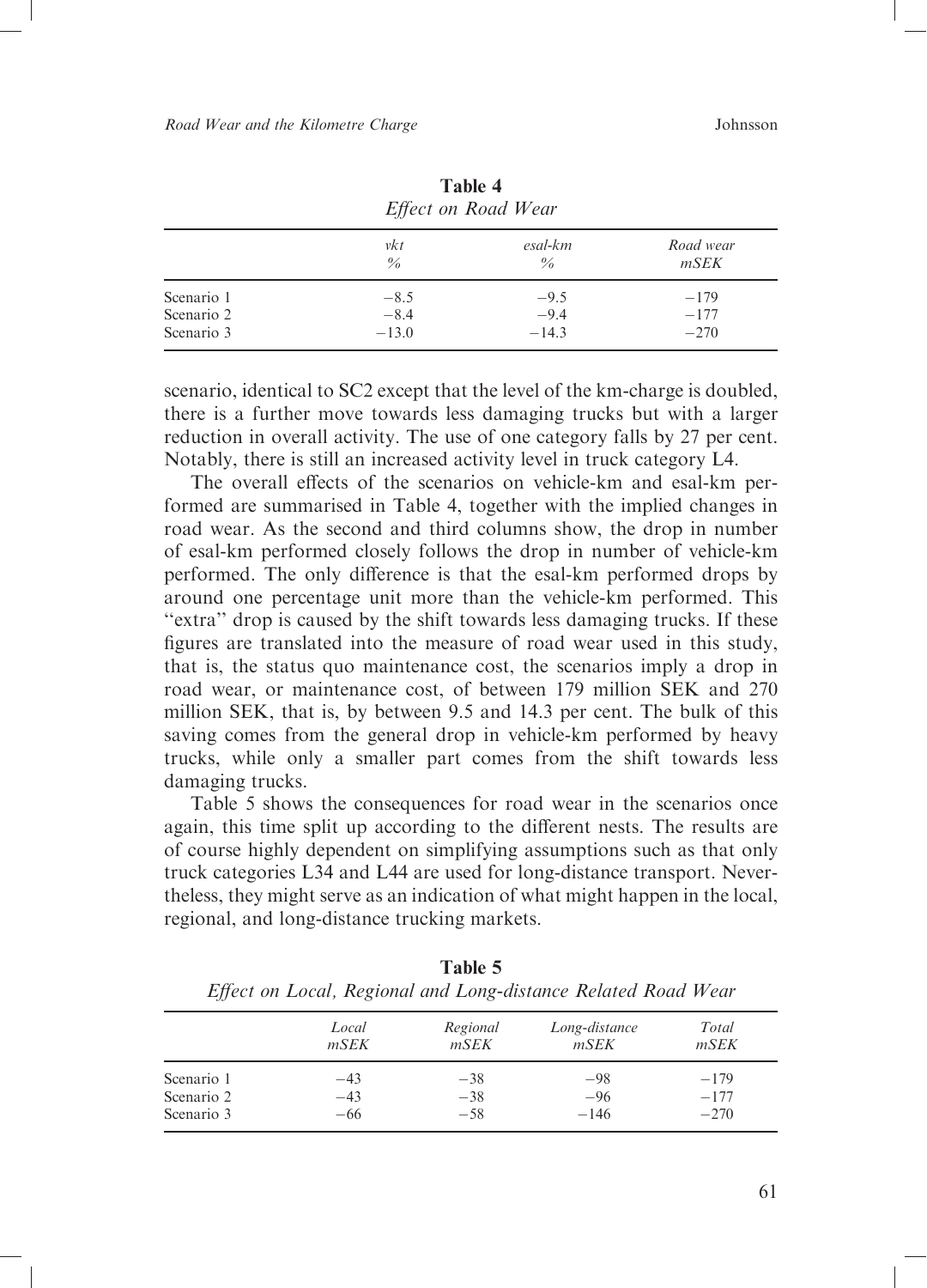| Industry/Commodity         | Output<br><b>Billion SEK</b> | Scenario 1<br>$\%$ | <i>Scenario</i> 2<br>$\%$ | Scenario 3<br>$\%$ |
|----------------------------|------------------------------|--------------------|---------------------------|--------------------|
| Agriculture and fishing    | 32.66                        | $-0.3$             | 0.1                       | 0.0                |
| Forestry                   | 26.30                        | $-0.1$             | 0.0                       | 0.0                |
| Mining                     | 10.99                        | $-1.5$             | $-1.4$                    | $-2.5$             |
| Other industries           | 158.24                       | $-0.4$             | 0.0                       | $-0.3$             |
| Pulp and paper mills       | 133.67                       | 0.1                | 0.0                       | 0.1                |
| Chemical industries        | 69.13                        | 0.3                | $-1.0$                    | $-1.2$             |
| Basic metal industries     | 60.45                        | 0.4                | 0.3                       | 0.5                |
| Engineering                | 328.57                       | 0.2                | 0.3                       | 0.4                |
| Electricity, gas and water | 65.17                        | 0.0                | 0.0                       | 0.0                |
| Construction               | 130.50                       | $-0.1$             | 0.0                       | 0.0                |
| Postal services            | 43.02                        | 0.0                | 0.0                       | 0.1                |
| Real estate                | 275.27                       | $-0.1$             | 0.0                       | $-0.1$             |
| Public service             | 476.93                       | 0.2                | 0.1                       | 0.3                |

Table 6 Non-transport Related Output

Note: Output destined for both domestic and foreign markets.

Most of the reduction in road wear will appear in relation to the longdistance trucking. This means that most savings will occur on regional and inter-regional trunk roads, that is, on the network of roads used for long-distance transport. But it is possible that the savings will also occur on the not-so-major rural roads used for transporting lumber, for example, from forest areas. Regardless of where it occurs, it is the really heavy trucks that will be less used, or used in such a way as to cause less road wear, by using less damaging trucks.

### 3.3 Effects on a commodity basis

In the following review and analysis, we will focus on SC2 and only comment on the other two scenarios where this is considered appropriate. Table 6 shows that most of the output levels of the different non-transport related commodities are by and large left unaffected in all of the scenarios.<sup>15</sup> There are, however, commodity output levels that are affected negatively as well as those that are affected positively. The most negatively affected industries are the mining and chemical industries. This might be a little surprising since they are not perhaps perceived to be great users of trucking. Instead, it is possible to find an explanation in the structure of the use of trucks. The use of trucks in the mining industry is concentrated in

<sup>&</sup>lt;sup>15</sup> Each commodity is primarily produced by the industry with the same name. For the transport related commodities, see Johnsson (2003).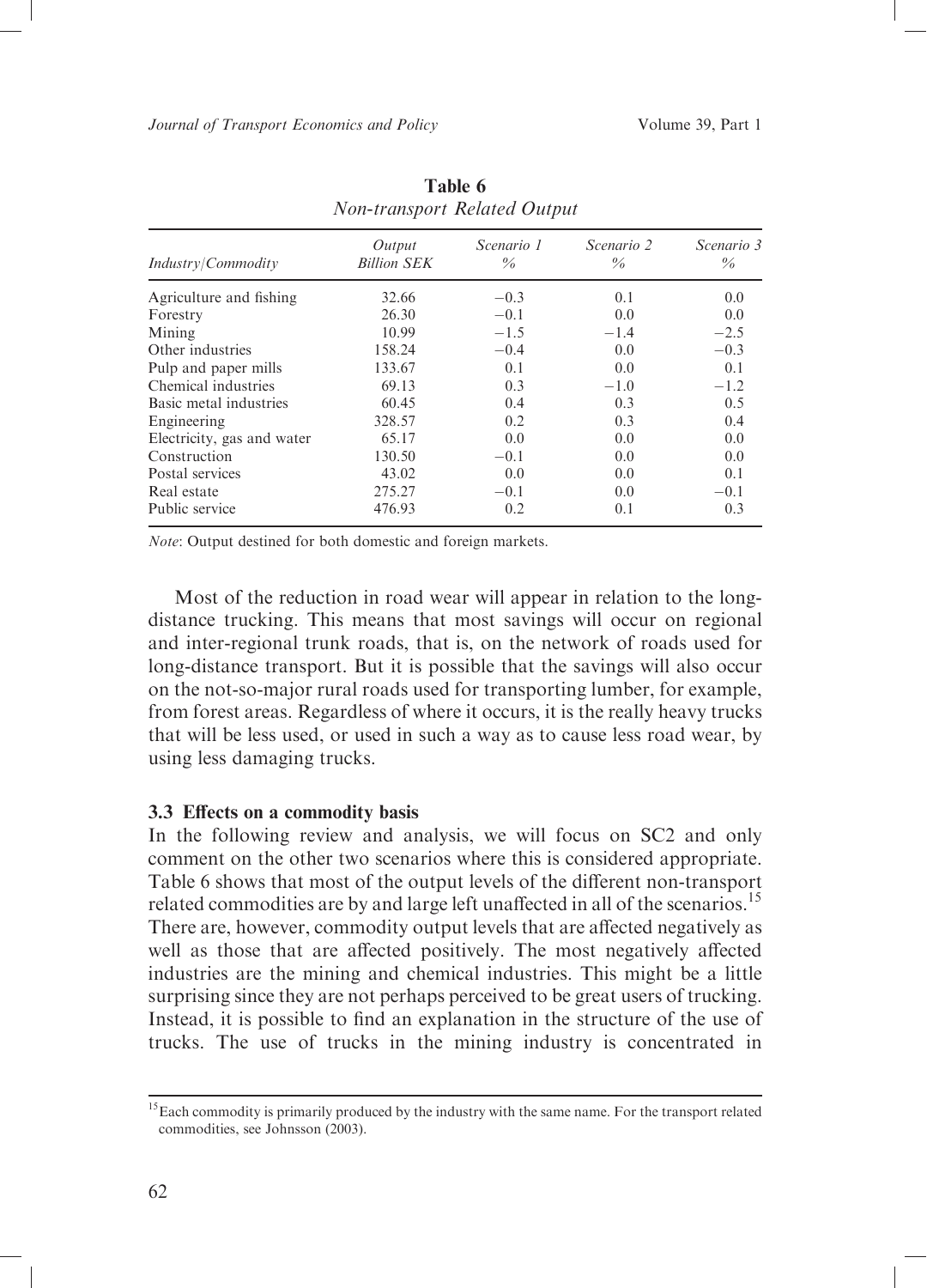categories L2-L4 and LS34-LS44, which together account for 87 per cent of the total vehicle-km performed. Within these nests, most of the activity is concentrated in the most damaging trucks, and it is exactly the use of these categories that involves the highest kilometre charges. The chemical industry has a somewhat different structure, where 73 per cent of the vehicle-km are performed by categories L2–L4 and the rest by category LS22. The model allows the industry to substitute towards less damaging categories within the L2–L4 nest. However, the model does not allow any substitution away from LS22 towards other truck categories within the nest since these zero-entries are simply treated as non-alternatives to substitute towards. This means that as a high charge is imposed on the highly damaging LS22 category, it is difficult for the chemical industry to adapt to this in the model  $^{16}$ 

The effects on the transport related industries are shown in Table 7. As the charges are introduced, the for-hire trucking activity is reduced. But this effect is dealt with above since it is integrated in the overall trucking activity (in-house and for-hire) in a Leontief fixed share nest. Freight by bus is also reduced. This effect is implied by the drop in overall trucking activity, since the charge as it is designed in the model does not distinguish between heavy trucks and buses. Perhaps a surprising result is the reduction in bus passenger traffic. It is modelled as an intermediate substitute in production. so this cannot explain the result. Instead, the effect has to stem either from the final demand side or from the transformation elasticity between the outputs of the "Other land transport" industry.

There is substitution towards freight activity by rail as the "Railway freight" increases by 0.7 per cent. This effect is expected since the charges are levied on an obvious substitute. There is also a slight increase in railway passenger traffic, most probably stemming from the final demand side and not from the production side.

There are two major activities produced by the shipping industry, the freight and the passenger activities. The slight increase in the freight activity is to be expected since it is modelled as a substitute to trucking. However, the rather large reduction in passenger traffic by boat is perhaps surprising. It is not plausible that this stems from the intermediate demand side, but rather from the output transformation elasticity or the final demand side. Some could accrue to the former, but not much since the transformation

<sup>&</sup>lt;sup>16</sup> Furthermore, there is a slight possibility that the use of trucks by these two industries is overestimated. For example, the mining industry uses a lot of underground transport and it is possible that this is treated as trucking in the dataset and the model. Also the chemical industry is highly dependent on petroleum products, for example as plastics are produced. Some erroneous accounting may also have taken place here.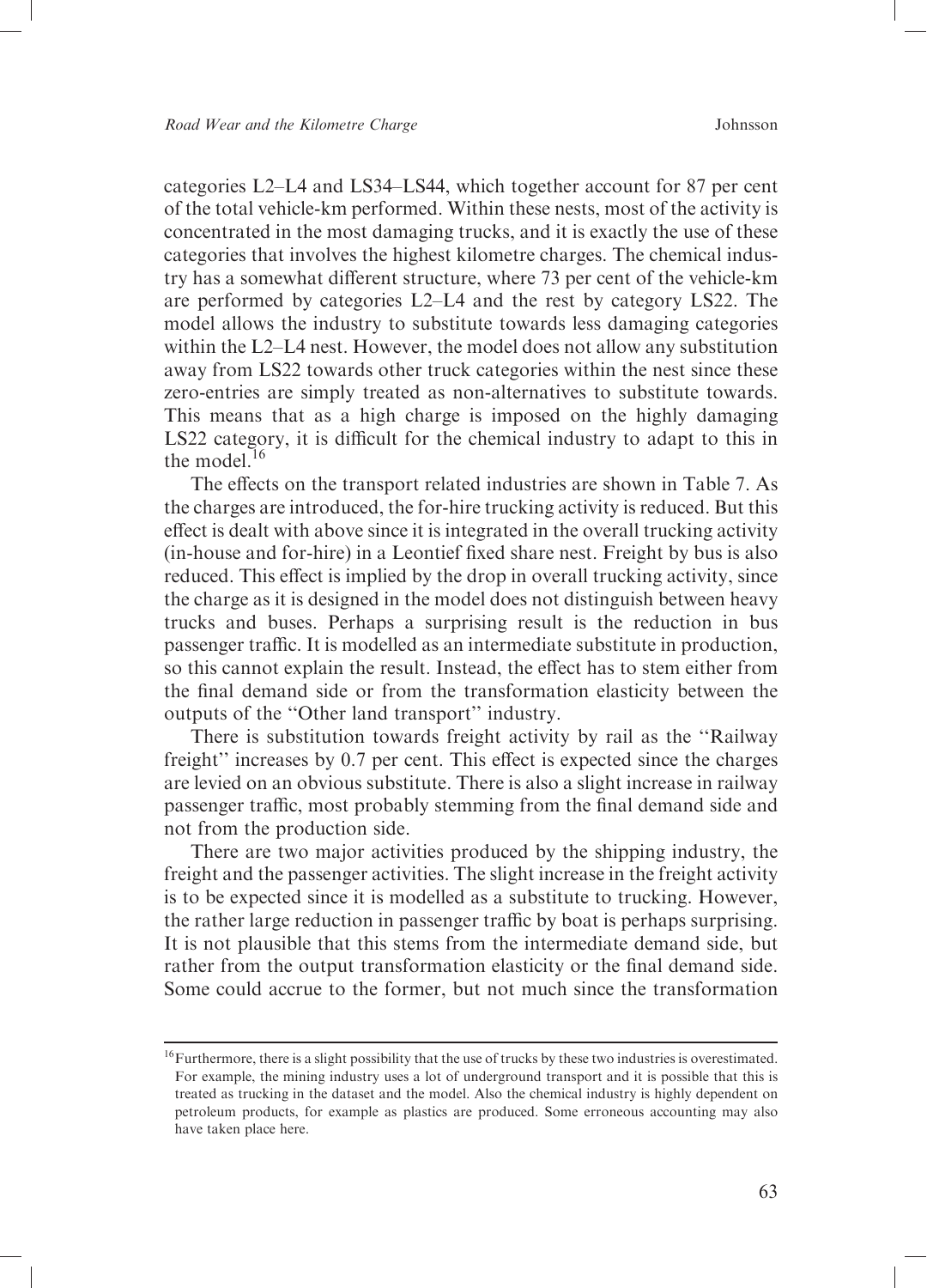| Industry/Commodity                    | Output<br><b>Billion SEK</b> | Scenario 1<br>$\%$ | Scenario 2<br>$\frac{0}{6}$ | Scenario 3<br>$\frac{0}{6}$ |
|---------------------------------------|------------------------------|--------------------|-----------------------------|-----------------------------|
| Other land transport                  | 69.1                         |                    |                             |                             |
| Bus passenger                         | 11.76                        | $-1.4$             | $-1.2$                      | $-2.2$                      |
| Bus freight                           | 1.30                         | $-0.6$             | $-0.5$                      | $-0.9$                      |
| For-hire trucking                     | 47.57                        | $-2.4$             | $-2.3$                      | $-4.1$                      |
| Taxi                                  | 7.23                         | $-0.5$             | $-0.4$                      | $-0.7$                      |
| Car parking/car leasing               | 1.24                         | 0.8                | 0.8                         | 1.5                         |
| Railway                               | 13.06                        |                    |                             |                             |
| Railway passenger                     | 3.84                         | 0.0                | 0.1                         | 0.1                         |
| Railway freight                       | 9.22                         | 0.7                | 0.7                         | 1.2                         |
| Shipping                              | 18.66                        |                    |                             |                             |
| Shipping passenger                    | 2.54                         | $-1.4$             | $-1.4$                      | $-2.2$                      |
| Shipping freight                      | 12.98                        | 0.1                | 0.1                         | 0.2                         |
| Route services                        | 0.61                         | 0.2                | 0.1                         | 0.2                         |
| Stowage services                      | 0.96                         | 0.7                | 0.6                         | 1.3                         |
| Harbour services                      | 1.56                         | $-0.2$             | $-0.2$                      | $-0.2$                      |
| Airline companies                     | 16.9                         |                    |                             |                             |
| Air passenger                         | 13.52                        | 0.9                | 0.9                         | 1.7                         |
| Air freight                           | 3.38                         | 1.3                | 1.1                         | 2.2                         |
| Travel agencies/forwarding            | 13.77                        |                    |                             |                             |
| Travel agencies                       | 3.19                         | 0.8                | 0.9                         | 1.6                         |
| Private international charter flights | 4.48                         | $-0.1$             | 0.0                         | $-0.1$                      |
| Freight forwarding                    | 6.10                         | 0.9                | 0.9                         | 1.7                         |
| <b>Services</b>                       | 623.6                        |                    |                             |                             |
| Services less                         | 614.61                       | $-0.1$             | 0.0                         | $-0.1$                      |
| Petrol for transport by households    | 8.99                         | $-0.1$             | $-0.1$                      | $-0.2$                      |
| Petroleum refineries                  | 7.79                         |                    |                             |                             |
| Petroleum products less               | 4.65                         | $-0.4$             | $-0.3$                      | $-0.5$                      |
| Diesel for transport                  | 0.86                         | 0.4                | 1.8                         | 1.9                         |
| Petrol for transport by industries    | 2.28                         | 2.3                | 0.7                         | 0.7                         |

Table 7 **Transport Related Output** 

Note: Output destined for both domestic and foreign markets.

elasticity is close to a Leontief fixed share. Instead it is most likely that it stems from the latter. Freight by air increases somewhat and as a substitute to trucking, this is to be expected. We also see that passenger traffic by air increases. This effect most probably stems from the final demand side since it only plays a minor role in production.

The petrol used by households for transport purposes, mainly car-use, is hardly affected at all. This is perhaps to be expected since the kilometre charges are levied on heavy vehicles and households do not use heavy vehicles at all in the model. On the other hand, we see that the kilometre charge instigates substitution towards diesel for transport other than for heavy trucks, that is, mostly for lighter trucks, and towards vehicles fuelled by petrol. The latter might include heavy trucks fuelled by petrol, since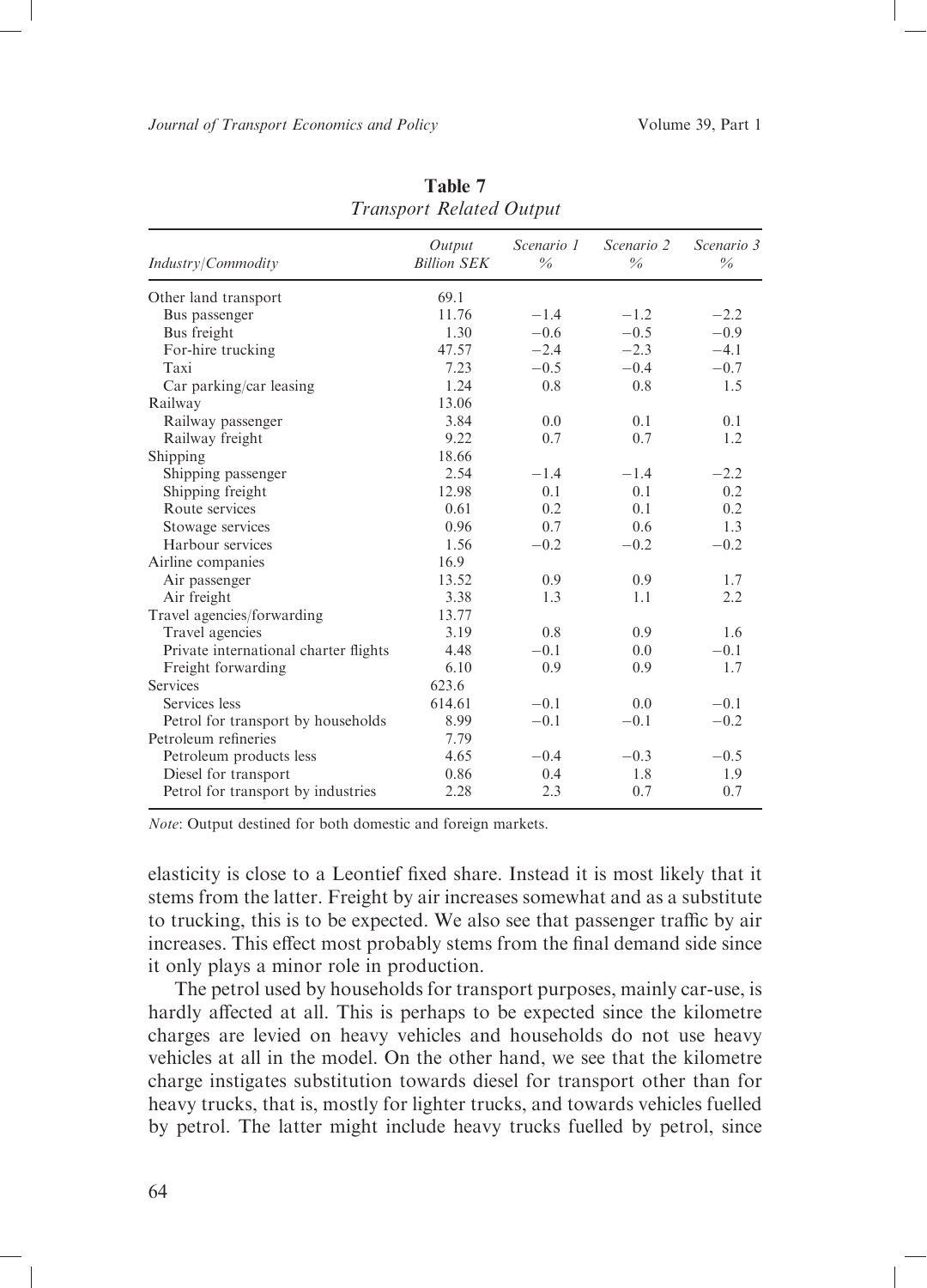|            | <i>HAALGUIG MECHONICS</i>      |                       |                              |  |  |  |  |
|------------|--------------------------------|-----------------------|------------------------------|--|--|--|--|
|            | Real Wage <sup>a</sup><br>$\%$ | Labour supply<br>$\%$ | Equivalent Variation<br>$\%$ |  |  |  |  |
| Scenario 1 | $-0.07$                        | 0.01                  | $-0.12$                      |  |  |  |  |
| Scenario 2 | $-0.02$                        | 0.01                  | $-0.06$                      |  |  |  |  |
| Scenario 3 | $-0.06$                        | 0.03                  | $-0.13$                      |  |  |  |  |

**Table 8** *Aggregate Measures* 

<sup>a</sup>Wage/utility index.

these are not subject to the charges in the model, so the effect could be somewhat overestimated

## 3.4 Aggregate measures

Table 8 reports the changes in the real wage, the labour supply and the Hicksian Equivalent Variation. The changes in real wage are counted in hundredths of a percentage point, that is, the tax changes seem to have close to zero effect on the real wage. The same holds for the labour supply. The Equivalent Variation welfare measure shows that the tax changes will result in a slight decrease in the welfare of the households. However, the changes are relatively small also in this case, especially in the main scenario. The result can be interpreted as the percentage of current income the consumers are willing to pay to have the tax changes, that is, they are close to neutral on the subject. Remember that these are not balanced budget simulations and that, ex ante, the overall tax payments increase (more on this below). This effect is perhaps to be expected, since, first of all, the households do not directly consume trucking activities and, second, since they would only be affected indirectly and as they have the possibility to substitute towards other commodities if a particular commodity is seriously affected and even if domestic producers are affected negatively, this will be offset to a certain degree by larger imports, so that the total supply is less affected. Another way for households to be affected would be via their income from labour and capital, but as the real wage proved to be largely unaffected, this explanation seems unlikely. In addition, please be careful to note which are the welfare effects included in the model. For example, there are no environmental or congestion welfare effects included in these results.

The fiscal effects, that is, the effects on total tax payments and the government budget are shown in Table 9. To understand this table, we start by recognising that it is divided into ex ante and ex post effects. The ex ante effects simply state that in SC2, for example, the revenue from the vehicle registration tax and the Eurovignette charge are together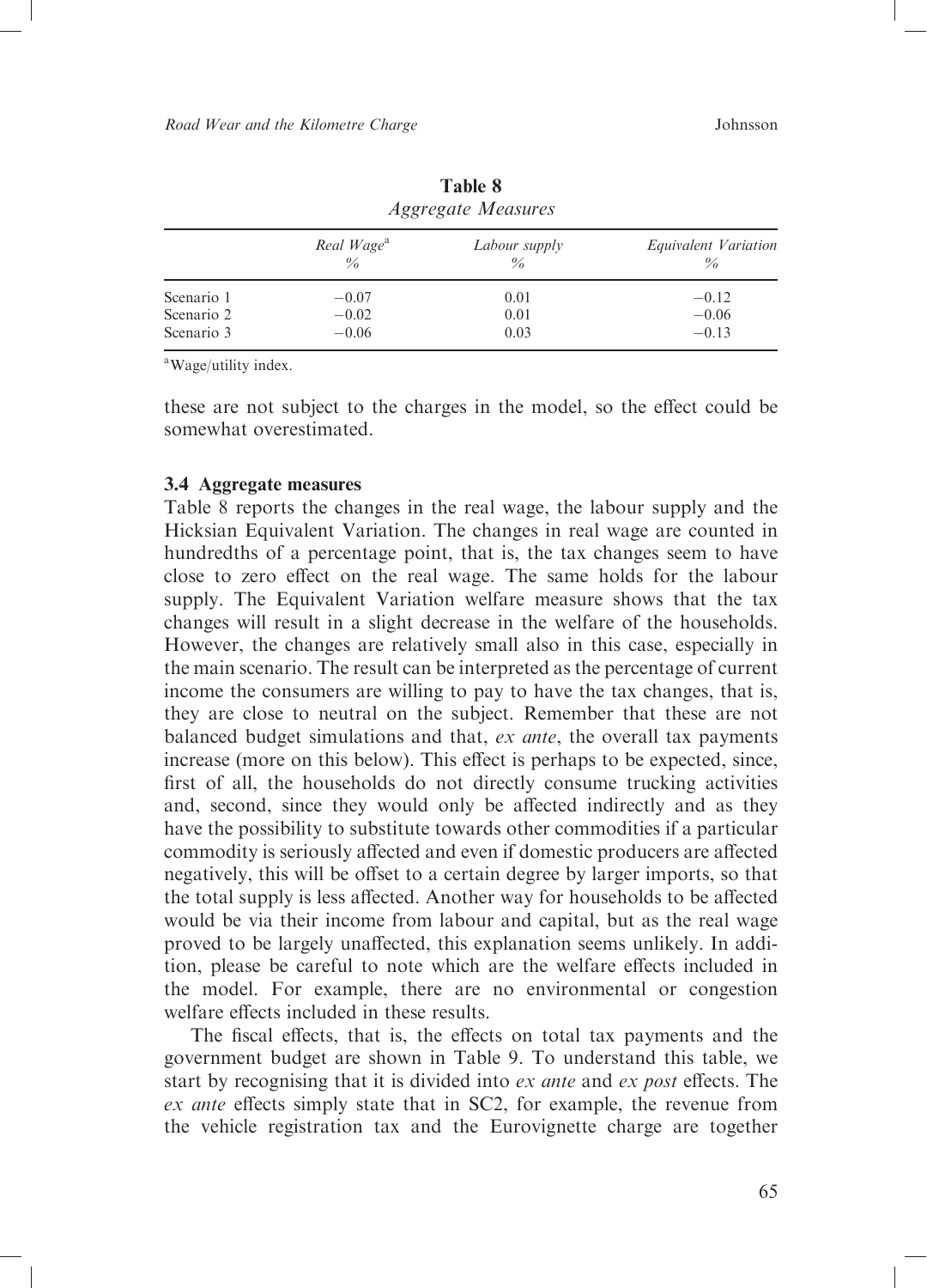|                  |                |                    |                                                                                                   | Total change         |
|------------------|----------------|--------------------|---------------------------------------------------------------------------------------------------|----------------------|
| Costs            |                | $SCI - Government$ | Revenue                                                                                           | $Ex$ ante $-$ static |
| Road maintenance | $\theta$       |                    | $\ldots$ Vehicle reg. + EV charge <sup>a</sup><br>$+1,889$ Km-charge                              |                      |
|                  | $\theta$       | $+1,889$           |                                                                                                   | $+1,889$             |
| Costs            |                | $SC2$ — Government | Revenue                                                                                           |                      |
| Road maintenance | $\theta$       |                    | $-730$ Vehicle reg. + EV charge <sup>a</sup><br>$+1,889$ Km-charge                                |                      |
|                  | $\theta$       | $+1,159$           |                                                                                                   | $+1,159$             |
| Costs            |                | $SC3 - Government$ | Revenue                                                                                           |                      |
| Road maintenance | $\theta$       |                    | $-730$ Vehicle reg. + EV charge <sup>a</sup><br>$+3,778$ Km-charge                                |                      |
|                  | $\overline{0}$ | $+3,048$           |                                                                                                   | $+3,048$             |
| Costs            |                | $SCI - Government$ | Revenue                                                                                           | $Ex$ post — dynamic  |
| Road maintenance | $-179$         |                    | $\ldots$ Vehicle reg. + EV charge <sup>a</sup><br>$+1,710$ Km-charge<br>-696 Other tax payments   |                      |
|                  | $-179$         | $+1,014$           |                                                                                                   | $+1,193$             |
| Costs            |                | $SC2$ — Government | Revenue                                                                                           |                      |
| Road maintenance | $-177$         |                    | $-730$ Vehicle reg. + EV charge <sup>a</sup><br>$+1,712$ Km-charge<br>$-254$ Other tax payments   |                      |
|                  | $-177$         | $+728$             |                                                                                                   | $+905$               |
| Costs            |                | $SC3$ — Government | Revenue                                                                                           |                      |
| Road maintenance | $-270$         |                    | $-730$ Vehicle reg. + EV charge <sup>a</sup><br>$+3,508$ Km-charge<br>$-1,340$ Other tax payments |                      |
|                  | $-270$         | $+1,438$           |                                                                                                   | $+1,708$             |

## Table 9 Tax Payments and Changes in the Government Budget

<sup>a</sup>Benchmark payments amount to 877 for industries and 216 for households.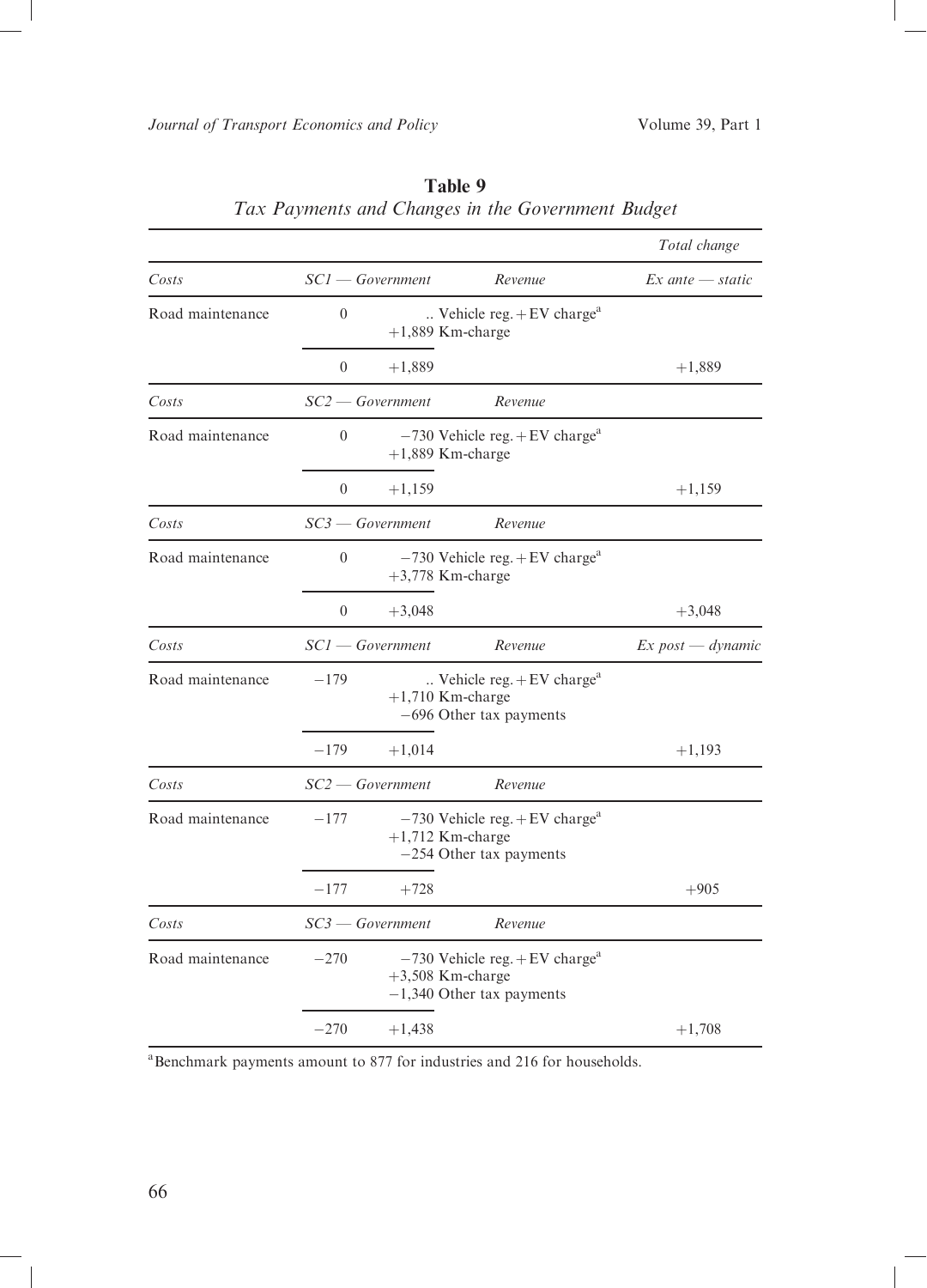reduced by some 730 million SEK, while the revenue from the km charge means an addition of 1,889 million SEK. At the same time, nothing is done with the cost of road maintenance, for example. Hence, the government budget would increase by a total of 1,159 million SEK. This is the change in the budget that we can say will occur prior to any substitutions, that is, ex ante. These figures were also shown in Table 2 above.

If we turn to the ex post results, we see in SC2 that the adjustment to the new tax scheme causes the km charge payments to decrease by 177 million SEK from the *ex ante* 1,889 million SEK to a net increase of 1,710 million SEK. At the same time, the cost of road maintenance is reduced by the same 177 million SEK, also strengthening the government budget. The reduction of the vehicle registration tax and the Eurovignette charge by 730 million SEK is followed by another 254 million SEK in reduced payments from other taxes. The latter could be explained as, for example, lower CO<sub>2</sub> tax payments as trucks are used less. In all, we see that the government budget is strengthened by 905 million SEK in the second scenario.

The simulated tax changes result in changes in the government budget of +1,193, +905 and +1,708 million SEK in scenarios SC1, SC2, and SC3 respectively. This amounts to respective increases of  $+0.2$ ,  $+0.2$ , and  $+0.3$  per cent in the modelled government budget. Hence, we see that the changes that occur in all three scenarios are small in relation to the overall government budget in the model. The fears that the km-charge would leave holes in the government budget would thus seem to be unfounded. There is, however, another important lesson to be drawn from these simulations. We see that the ex ante changes in tax revenue are not at all the revenue that one could expect to be able to collect. Of the *ex ante* revenue increases, only 63, 78, and 56 per cent were actually collected.

### 3.5 Sensitivity analysis

The aim of the sensitivity analysis is to try to see how robust the results are with regard to certain assumptions about parameter values, in particular the elasticities. The procedure, a so-called unconditional systematic sensitivity analysis, follows Harrison and Vinod (1992). The idea is that the model is solved over and over again with some key parameters being<br>simultaneously perturbed.<sup>17</sup> The sensitivity analysis is limited to the main scenario. SC2. for the sake of briefness.

 $17$ The key parameters are those elasticities assigned a distribution in Table A1 of the Appendix. Following Harrison and Kriström (1997) and Hill (1998), the sample size, that is, the number of times the model is solved, is set to 1,000. As for example Harrison et al. (1993) explain, the procedure is said to test the "robustness" of the results. Note that not all distributions are assumed to be normal, and the critical *t*-values presented here are therefore valid only asymptotically.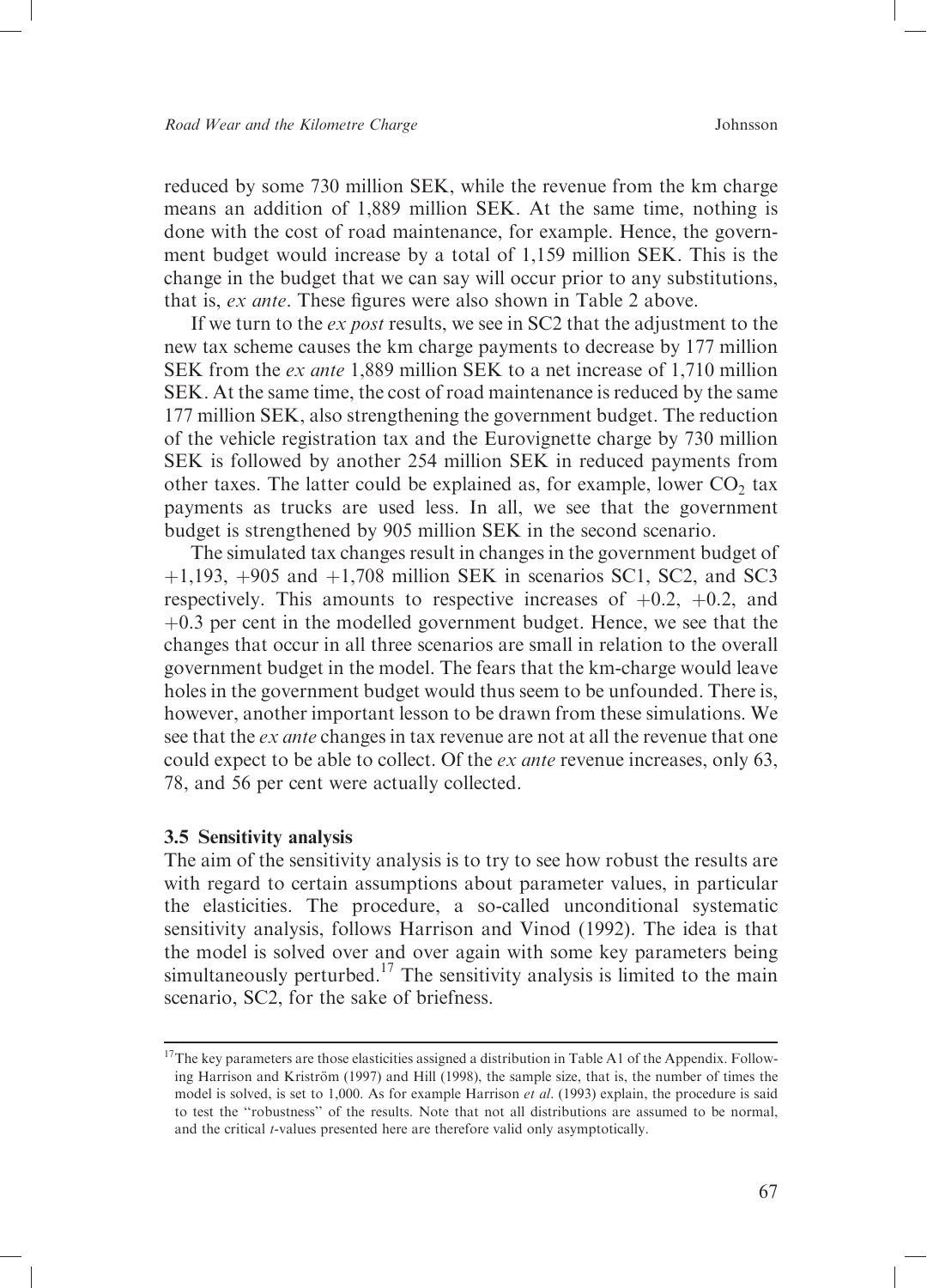| Table 10<br>Trucking                                                                                                                                                         |  |  |                                          |  |  |  |  |  |  |  |  |
|------------------------------------------------------------------------------------------------------------------------------------------------------------------------------|--|--|------------------------------------------|--|--|--|--|--|--|--|--|
| L2                                                                                                                                                                           |  |  | L3 L4 LS21 LS22 LS23 LS32 LS33 LS34 LS44 |  |  |  |  |  |  |  |  |
| $SC2$ $-10.15$ $-5.21$ $2.41$ $-21.73$ $-11.84$ $-9.55$ $-6.18$ $-3.32$ $-11.22$ $-7.06$<br>t-value <sup>a</sup> 24.97 30.61 28.11 13.54 33.95 36.45 41.95 36.75 29.25 27.11 |  |  |                                          |  |  |  |  |  |  |  |  |

 ${}^{\text{a}}$ Over 1.000 solutions.

|                                            | Equivalent Variation <sup>a</sup> |                    |
|--------------------------------------------|-----------------------------------|--------------------|
|                                            |                                   | Result             |
| SC2, $\frac{6}{t}$<br>t-value <sup>b</sup> |                                   | $-0.06$<br>$-1.93$ |

Table 11

<sup>a</sup>Results of 1,000 solutions.

 $b$ t-value computed as (point estimate -0)/standard deviation over 1,000 solutions.

Turning first to Table 10, we see that the change for each truck category appears to be robust and the *t*-value seems to indicate that the results are statistically significant at a 5 per cent level of statistical significance.

The result of the sensitivity analysis with regard to the Hicksian Equivalent Variation welfare measure is shown in Table 11, where we see that the small change in Equivalent Variation of SC2 proved in fact to be insignificant at a 5 per cent level of statistical significance.

Thus, we see that the results presented in the tables seem to be robust with respect to the assumptions made about the key parameters in the model. The results that proved to be not significant do not affect the main results of the simulations

## **4.0 Concluding Remarks**

The results presented in this study give an indication of the effects that can be expected from an introduction of a km-charge based on the Fourth Power Law. There are some interesting conclusions that can be drawn from the results presented so far. First, imposition of the km-charge will lead to lower road wear and the decrease in road wear will occur in all the scenarios. Second, by comparing SC1 and SC2 we can conclude that the effects on road wear are not influenced by the simultaneous reduction of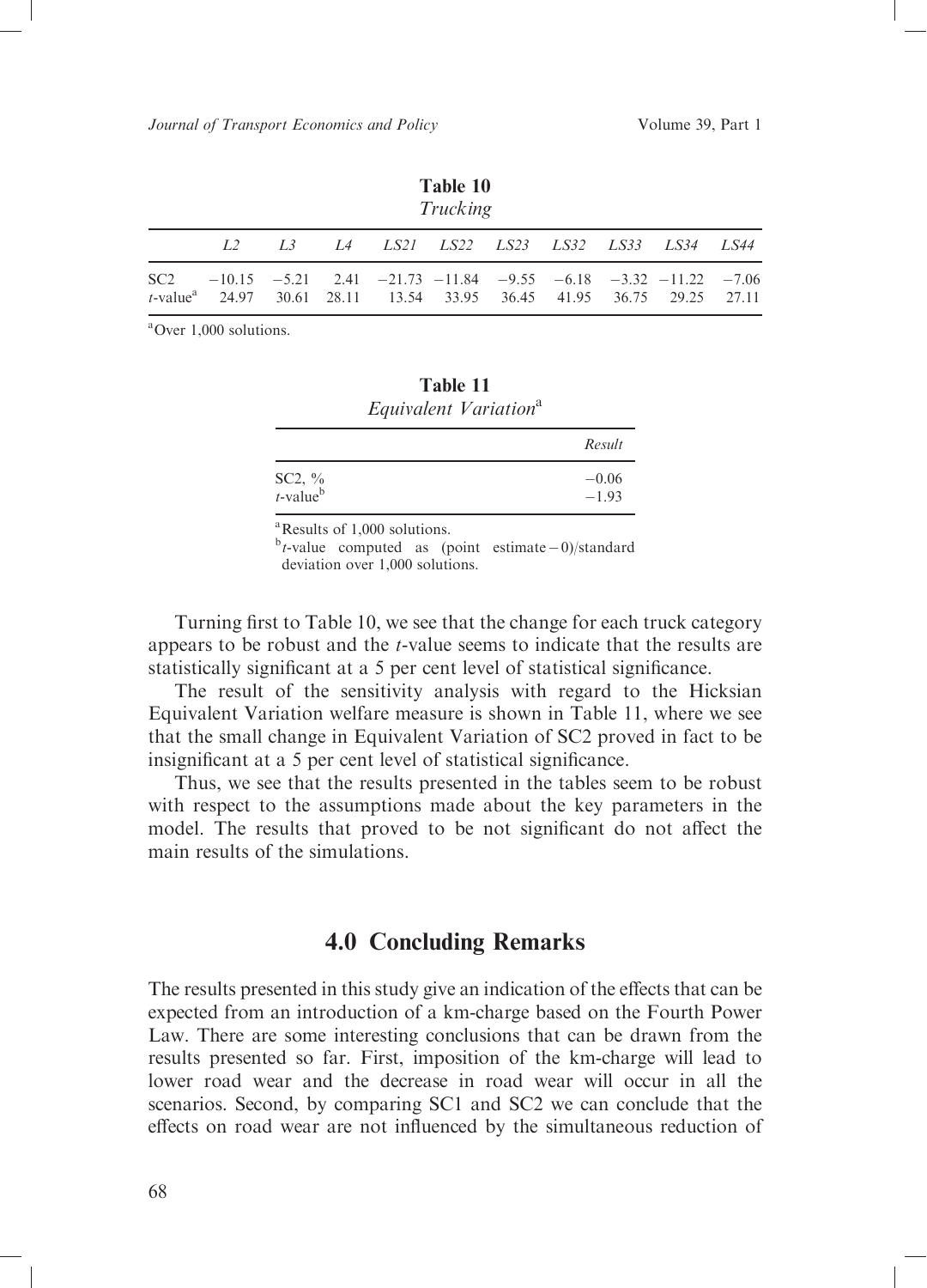the vehicle registration tax and the Eurovignette charge to any large extent. This is perhaps to be expected, since the vehicle registration tax and the Eurovignette charge are not in any strong relation to the actual use of the road, and are thus not expected to influence the road wear if lowered. Third, the results indicate that the effect of the km-charge will largely come from a general reduction in trucking activity, that is, less heavy truck traffic, and only to a lesser extent from shifts towards less damaging trucks. This follows from the fact that the changes in vehicle-km are about the same as the changes in esal-km, a result that is perhaps surprising. It also indicates that most of the effect would occur even if the tax was only a weight-distance related charge, as opposed to the axle-load-distance related charge used here.<sup>18</sup> This actually contradicts the importance of the Fourth Power Law since the results indicate that most of the decrease would occur even if a first power were used (because a first power would imply a weight-distance charge). Finally, the major part of the decrease in road wear is related to the decrease in long-distance trucking.

We have also seen how a km-charge could affect the output level of different commodities. For example, we have seen that modal shifts towards freight by rail, ship and air may occur as in-house and for-hire trucking decrease. Moreover, in-house road transport fuelled by petrol and that fuelled by diesel, other than the heavy trucks, also increases. Furthermore, the imposition of the km-charge and the simultaneous reduction in the vehicle registration tax and the Eurovignette charge do not seem to affect overall real wages, labour supply, or household welfare. Finally, we have seen that the  $ex$  ante changes in expected tax revenue are possibly overstated and perhaps only 56 to 78 per cent of the ex ante amounts could actually be expected to be collected. This means that as road maintenance is fully covered, although at a lower level due to the effects of the charge, other tax revenue fall (such as energy taxes). On the other hand, the amounts involved do not affect the overall government budget to any large extent.

Thus, in short, road wear will decrease, mainly because fewer vehicle-km are performed, but also because of modal shifts and shifts toward other road transport than heavy trucks. The effects seem to cancel out on aggregate, leaving households unaffected. The overall government budget is only affected in a limited way, although the tax revenue is not as large as one could expect beforehand.

<sup>&</sup>lt;sup>18</sup>Once again this applies, since the effect largely comes from decreased activity and not shifts to less damaging trucks. This has been ascertained in Johnsson (2003, Ch.5).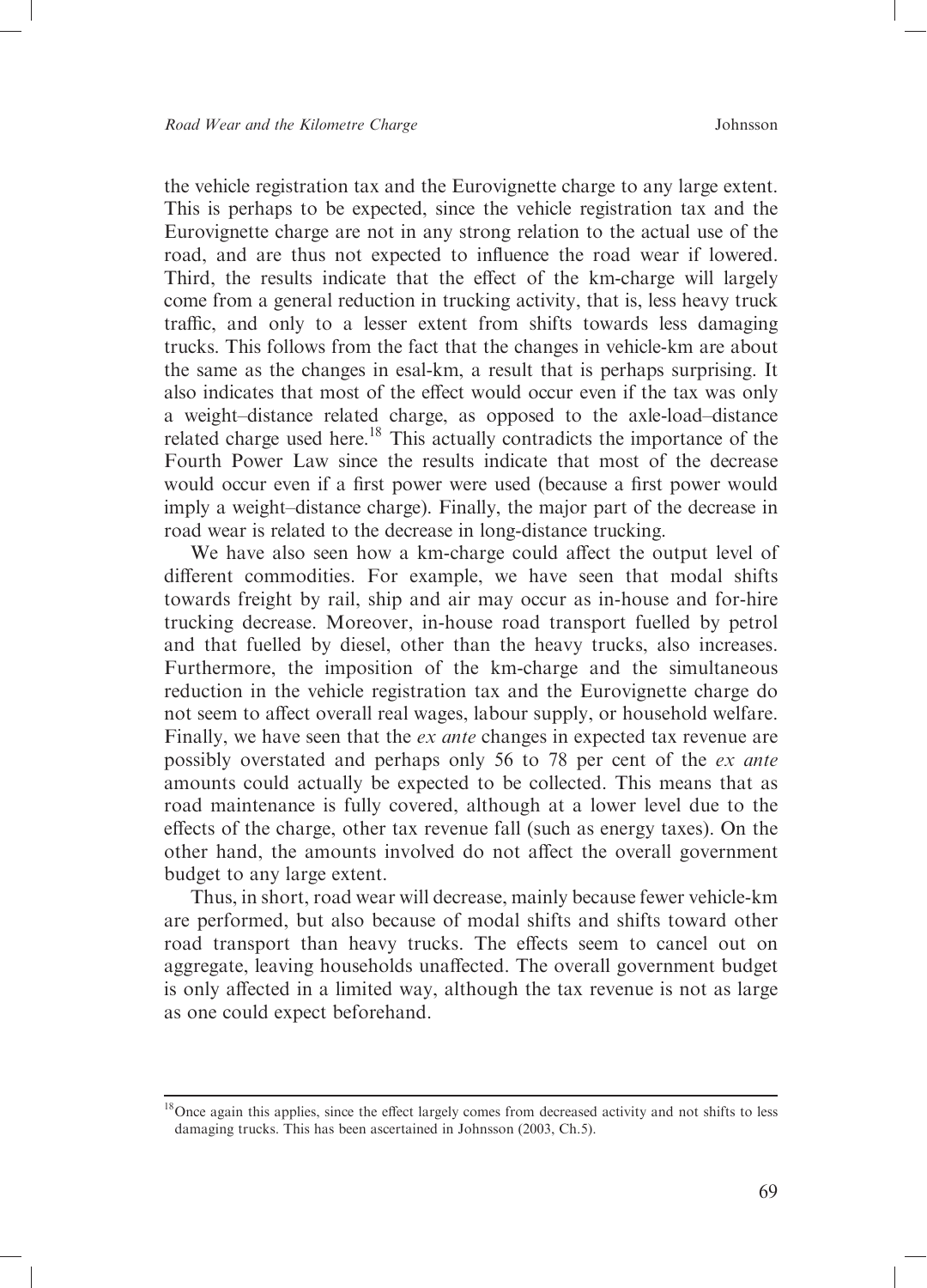These results may add some new insights into the possible effects of a kmcharge. In the future, it might be interesting to follow up on the indication that was found in this study about the apparently limited importance of the Fourth Power Law. Most of the effects seem to be driven by the overall level of the charge and not so much by the non-linearity that was integrated into the design of the charge.

## **References**

- AASHO (1962): The AASHO Road Test, proceedings of a conference held May 1962, St. Louis, Mo., Washington, National Academy of Sciences. (National Research Council. Publication 1012, or in Special report/Highway Research Board, ISSN 0077- $5622; 73.)$
- AASHTO (1993): Guide for Design of Pavement Structures, American Association of State Highway and Transportation Officials, Washington DC.
- Armington, P. S (1969): "A Theory of Demand for Products Distinguished by Place of Production," IMF Staff Papers, 16, 159-76.
- Ballard, C. L. (1999): "How many Hours are a Simulated Day? The Effects of Time Endowment on the Results of Tax-Policy Simulation Models," Paper prepared for the Using OLG Models for Policy Analysis Workshop, Copenhagen, Denmark, August.
- DETR (1997): Lorry Weights A Consultation Document, updated 17 January 1997.
- DETR (2000): NERA Report on Lorry Track and Environment Costs, published 14 August 2000.
- Ecoplan (1998): Transalpine Freight Transport case study, Research project STEMM, contract no. ST-96-SC.301, of the Transport Research and Technological Development Programme 1994–1998 (4th Framework Programme), Strategic Research. Jointly with MDS-Transmodal.
- European Commission (1995): Towards Fair and Efficient Pricing in Transport, Green Paper, COM (1995) 69 (Provisional), European Commission, Brussels, Belgium.
- European Commission (1998a): Fair Payment for Infrastructure Use: A phased approach to a common transport infrastructure charging framework in the EU, White Paper, COM (1998) 466 (final), European Commission, Brussels, Belgium.
- European Commission (1998b): Electronic Kilometre Charges for Heavy Goods Vehicles in the EU, by WS Atkins Consultants Ltd (Manchester, UK), Institute of Transport Economics (TØI, Oslo, Norway), Netherlands Economic Institute (NEI, Rotterdam, Netherlands), DHV (Amersfoort, Netherlands), Prognos (Switzerland), European Commission DG VII, Report VII B1 31/97 (final), Brussels, Belgium.
- FCA (2000): HFV in Concrete Terms, Federal Customs Administration, Switzerland.
- Harrison, G. W. and H. D. Vinod (1992): "The Sensitivity Analysis of Applied General Equilibrium Models: Completely Randomized Factorial Sampling Design," The Review of Economics and Statistics, 79, 357-62.
- Harrison, G. W., R. Jones, L. J. Kimbell, and R. Wigle (1993): "How Robust is Applied General Equilibrium Analysis?," Journal of Policy Modeling, 15, 99-115.
- Harrison, G. W. and B. Kriström (1997): Carbon Taxes in Sweden, Final Report: 15 January 1997. Downloadable at http://dmsweb.badm.sc.edu/glenn/sweden.htm.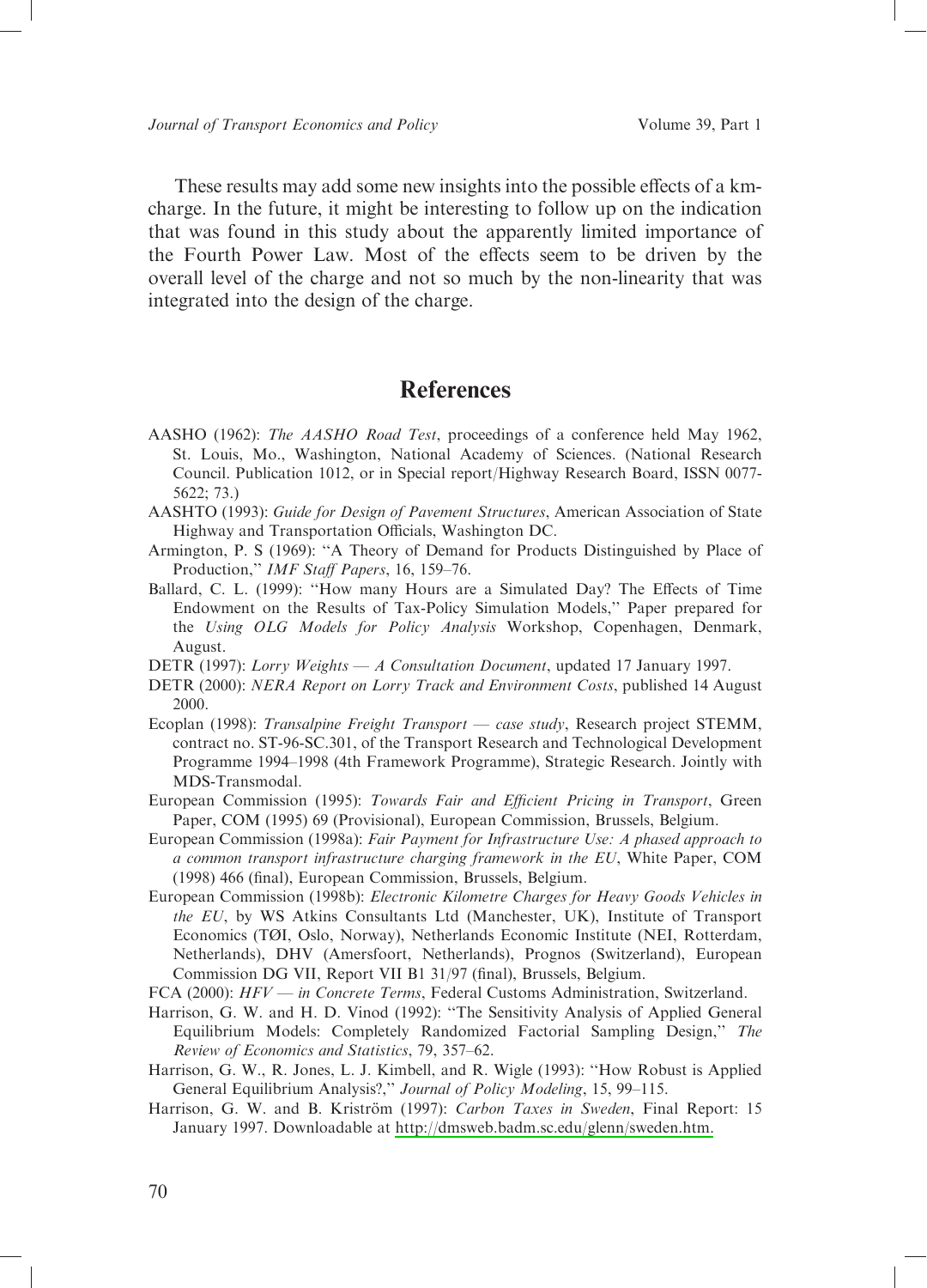- Hill, M. (1998): Green Tax Reform in Sweden: The Second Dividend and the Cost of Tax Exemptions, Beijer Discussion Paper Series No. 119, Economics Department, Stockholm School of Economics and The Beijer Institute, Stockholm, Sweden.
- Johnsson, R. (2003): "Transport Tax Policy Simulations and Satellite Accounting within a CGE Framework," Economic Studies 71, PhD thesis, Department of Economics, Uppsala University. Downloadable at http://publications.uu.se/uu/fulltext/nbn se uu diva-3302.pdf.
- Johnsson, R. (2004): "The Cost of Relying on the Wrong Power: Road Wear and the Importance of the Fourth Power Rule," Transport Policy, 11, 345-53.
- Kenis, W. J. and C. M. Cobb (1990): "Computer Simulations of Load Equivalence Factors," Transportation Research Record 1286.
- KFV (2000): Kommission Verkehrsinfrastrukturfinanzierung, Schlussbericht, Germany, September.
- Kågeson, P. (2000): Bringing the Eurovignette into the Electronic Age: The need to change Directive 1999/62/EC to allow kilometre charging for heavy goods vehicles, TandE 00/ 4. Brussels.
- Mayeres, I., S. Proost, E. Quinet, D. Schwartz, and C. Sessa (2001): "Alternative Frameworks for the Integration of Marginal Costs and Transport Accounts," UNITE (UNIfication of accounts and marginal costs for Transport Efficiency), Deliverable 4, Funded by the 5th Framework RTD Programme, ITS, University of Leeds, Leeds, May 2001.
- NCHRP (1993): Effects of Heavy-Vehicle Characteristics on Pavement Response and Performance, NCHRP Report 353, Transportation Research Board, National Academy Press, Washington DC, 1993.
- SOU 1969:45, "Fordonsbeskattningen," Stockholm: Fritzes, Official Report to the Swedish Parliament.
- SOU 1970:36, "Kilometerbeskattningen," Stockholm: Fritzes, Official Report to the Swedish Parliament.
- SOU 1972:42, "Vägtrafikbeskattningen," Stockholm: Fritzes, Official Report to the Swedish Parliament.
- SOU 1997:35, "Ny kurs i trafikpolitiken," Final Report to the Kommunikationskommittén of the Swedish Parliament, in Statens Offentliga Utredningar, Stockholm: Fritzes, 1997.
- SOU 2000:8, Final Report to the Godstransport-delegationen, of the Swedish Parliament, in Statens Offentliga Utredningar, "Framtida godstransporter - Transportköparnas krav på transportsystem" ("The future goods transports - The demand on the system"), Stockholm, 2000.
- SOU 2001:61, Final Report to the Godstransport-delegationen, of the Swedish Parliament, in Statens Offentliga Utredningar, "Godstransporter för tillväxt - en hållbar strategi" ("Goods transports for growth  $-$  a sustainable strategy"), Stockholm, 2001.
- SIKA (2000): "Effekter av alternativ till Eurovinjettsystemet" (Effects of alternatives to the Eurovignette system), Report 2000:4, The Swedish Institute for Transport and Communications Analysis (SIKA), Stockholm, Sweden.
- Small, K. A., C. Winston, and C. A. Evans (1989): Road work: a new highway pricing and investment policy, Brookings Institute, Washington, DC, 1989.
- Starkie, D. (1988): "The New Zealand Road Charging System," Journal of Transport Economics and Policy, Volume 32.
- Steininger, K. W. (2002): "The Foreign Trade and Sectoral Impact of Truck Road Pricing for Cross-Border Trade: A CGE Analaysis for a Small Open Economy," Environmental and Resource Economics, 23, 213-53.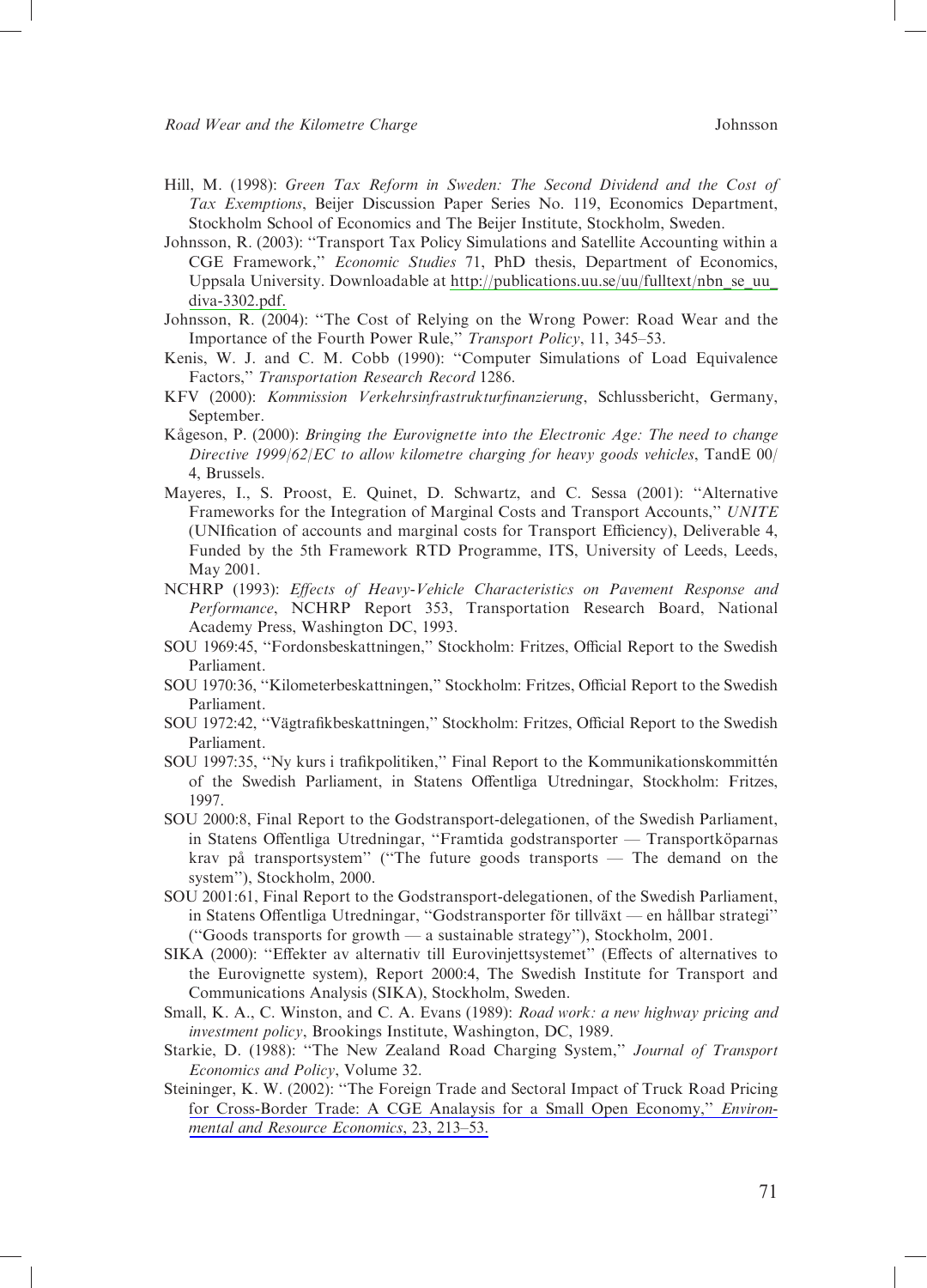Suter, S. and F. Walter (2001): "Environmental Pricing — Theory and Practice: The Swiss Policy of Heavy Vehicle Taxation," Journal of Transport Economics and Policy, 35.<br>VTI (1997): "Den tunga trafikens betydelse för vägens nedbrytning" ("Heavy vehicle

influence on road deformation"), VTI notat 65-1997, Linköping, Sweden.

Wikström, M (1996): "Skatter, löner och sysselsättning — en kunskapsöversikt" ("Taxes, wages and employment — state of the art"), in SOU 1996:117, Official Reports to the Government, Stockholm, 1996.

## **Appendix: The Model**

The model is a static, small, open economy, computable general equilibrium (CGE) model in the Shoven and Whalley (1972) tradition, calibrated to fit the Swedish input-output (IO) matrices of 1995.

Based on neo-classical micro-economic theory, there are several profit maximising firms producing commodities using intermediate inputs (that is, other commodities as well as some of the same commodity) as well as labour and capital inputs. The production exhibits constant returns to scale and the output is sold on so-called "perfectly" competitive commodity markets. This can be described as

$$
Y_j = G_{ji}(I_{ji}, VA_j) \tag{A1}
$$

where the *j*th industry, *Y*, produces one or more commodities,  $G_i$ , using intermediate inputs,  $I_i$ , and value added,  $VA$ . The subindices  $j$  and  $i$ denote an industry and a commodity, respectively. The value added consists of capital and labour input according to:

$$
VA_i = VA_i(K_i, L_i)
$$
 (A2)

where  $K$  and  $L$  denote capital and labour inputs respectively. The production functions are Leontief, Cobb-Douglas, or CES. The output of each commodity is designated to the export or the domestic market. Together with the imported commodities the output designated for the domestic market form the domestic supply. The imports are modelled according to the Armington (1969) assumption, meaning that imported and domestic commodities are not perfect substitutes, but rather only close substitutes. For symmetry reasons the same applies for the exports.

The labour market is modelled as a competitive market that is cleared by adjustment of the real wage rate. The labour supply function is calibrated according to Ballard (1999), whereby the labour supply function is calibrated to the desired labour supply elasticity. As Ballard points out, the labour supply elasticity determines the elasticity of substitution between commodities and leisure in the utility function. Or, conversely, by choosing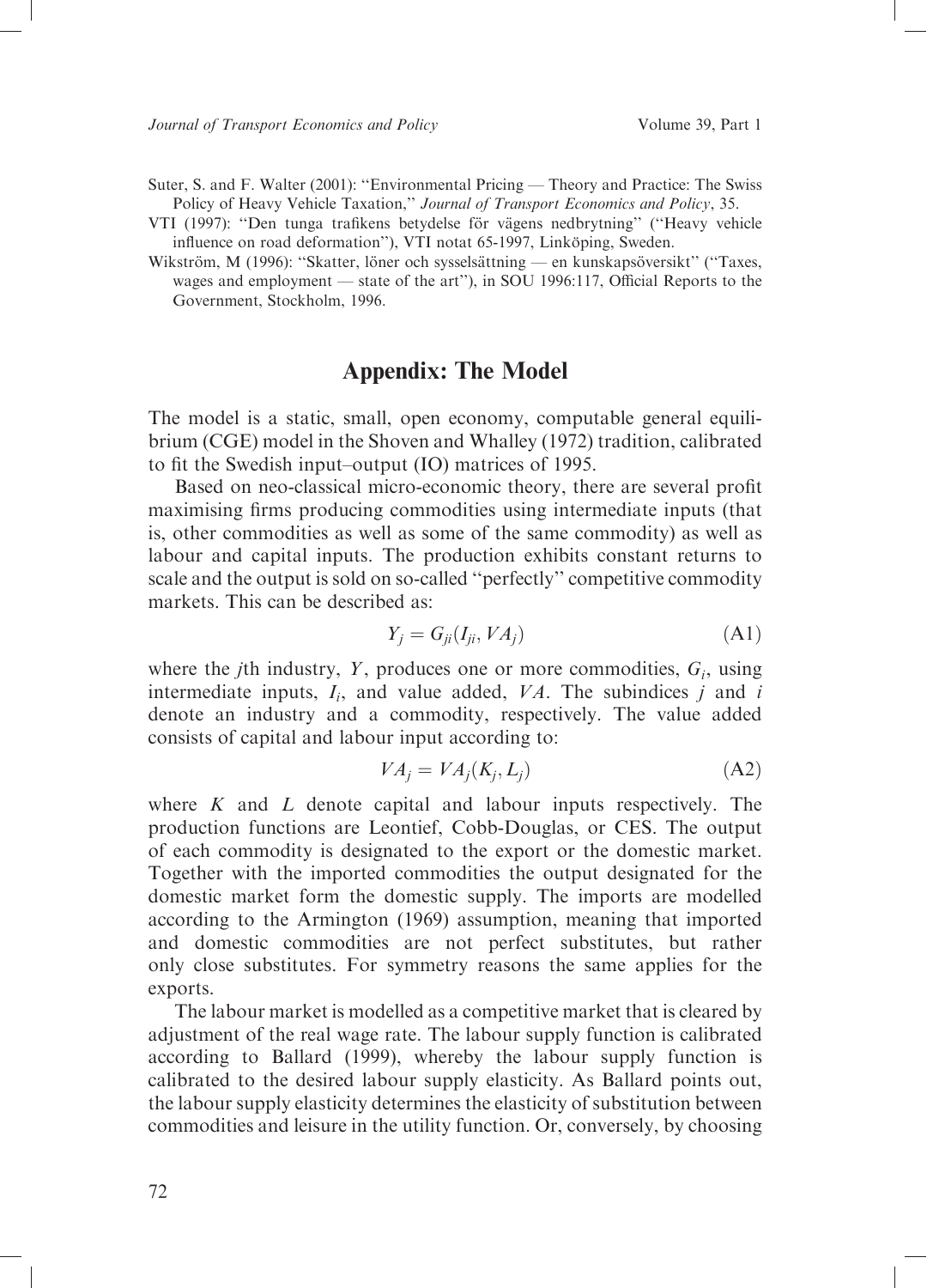



the latter, one indirectly determines the former, something that often seems to have been overlooked in CGE modelling. Ballard shows that this is of great importance, among other things for the welfare results.<sup>19</sup>

The domestic supply is either consumed as intermediate input, as an investment commodity, or consumed by the government or by a representative consumer. The final demand of the representative consumer is represented according to a utility function:

$$
U = U(G, l) \tag{A3}
$$

where the consumer derives utility from consuming commodities,  $G$ , and leisure, *l*. The consumer finances the purchases by selling their endowments of capital and labour to the producers in the labour and capital markets. In addition, the consumer also receives transfers from the government and the consumer carries out the investments. The government finances its consumption by collecting taxes from producers and the consumer. The model is closed by balancing the current account, keeping it at the benchmark level by adjusting the real exchange rate.

<sup>&</sup>lt;sup>19</sup>See Johnsson (2003, Appendix B) for a fuller description of Ballard's point in relation to the current model.